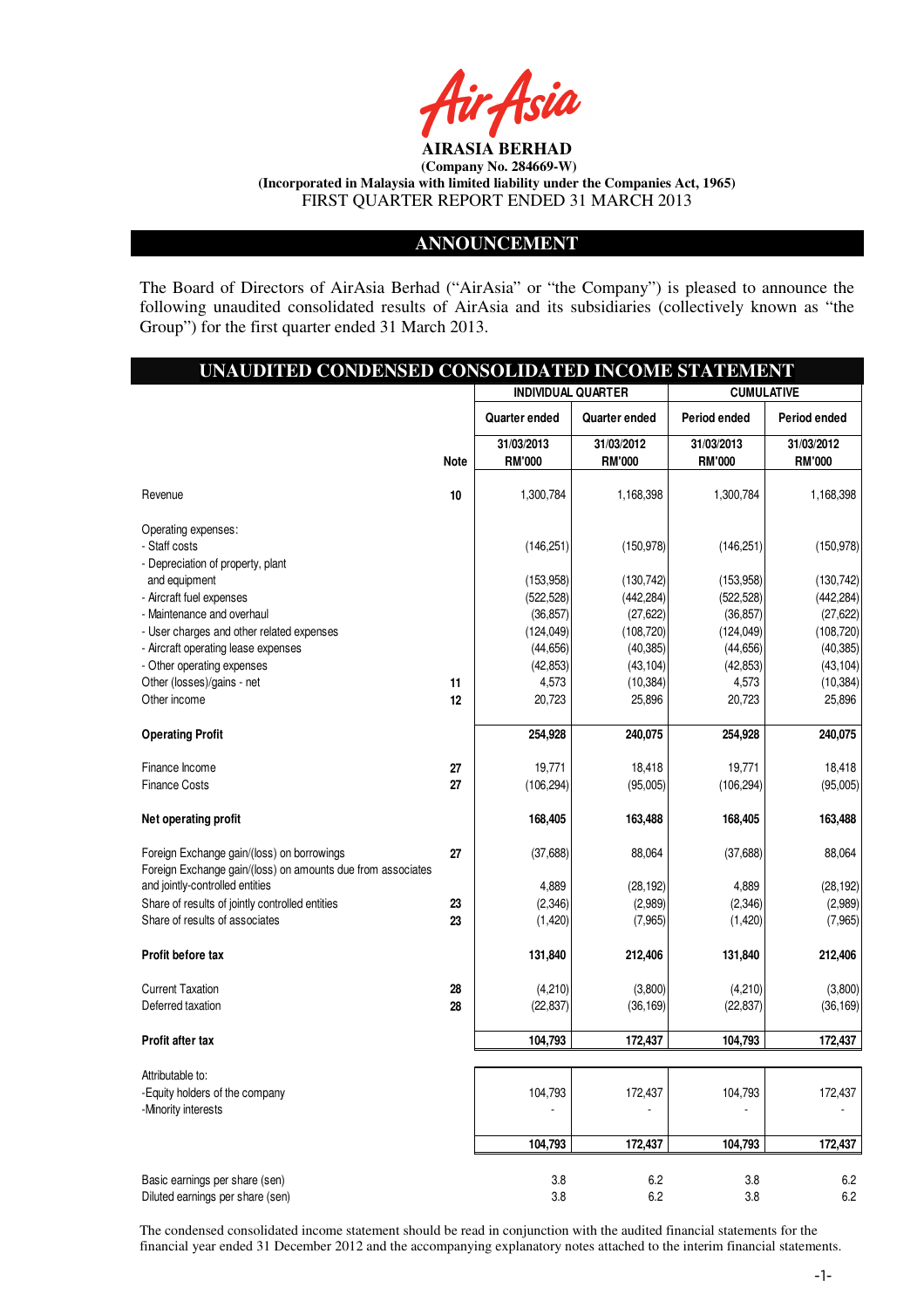4sia

# **UNAUDITED CONDENSED CONSOLIDATED STATEMENT OF COMPREHENSIVE INCOME**

|                                                                                                                                   |             |                             | <b>INDIVIDUAL QUARTER</b>   | <b>CUMULATIVE</b>           |                             |
|-----------------------------------------------------------------------------------------------------------------------------------|-------------|-----------------------------|-----------------------------|-----------------------------|-----------------------------|
|                                                                                                                                   |             | Quarter ended               | Quarter ended               | Period ended                | Period ended                |
|                                                                                                                                   | <b>Note</b> | 31/03/2013<br><b>RM'000</b> | 31/03/2012<br><b>RM'000</b> | 31/03/2013<br><b>RM'000</b> | 31/03/2012<br><b>RM'000</b> |
| Profit for the period                                                                                                             |             | 104,793                     | 172,437                     | 104,793                     | 172,437                     |
| Other comprehensive income<br>Available-for-sale financial assets<br>Cash flow hedges<br>Foreign currency translation differences | 13          | 139,948<br>42,744           | 118,728                     | 139,948<br>42,744           | 118,728                     |
| Total comprehensive income<br>for the period                                                                                      |             | 287,485                     | 291,165                     | 287,485                     | 291,165                     |
| Total comprehensive income attributable to:<br>Equity holders of the company<br>Minority Interest                                 |             | 287,485                     | 291,165                     | 287,485                     | 291,165                     |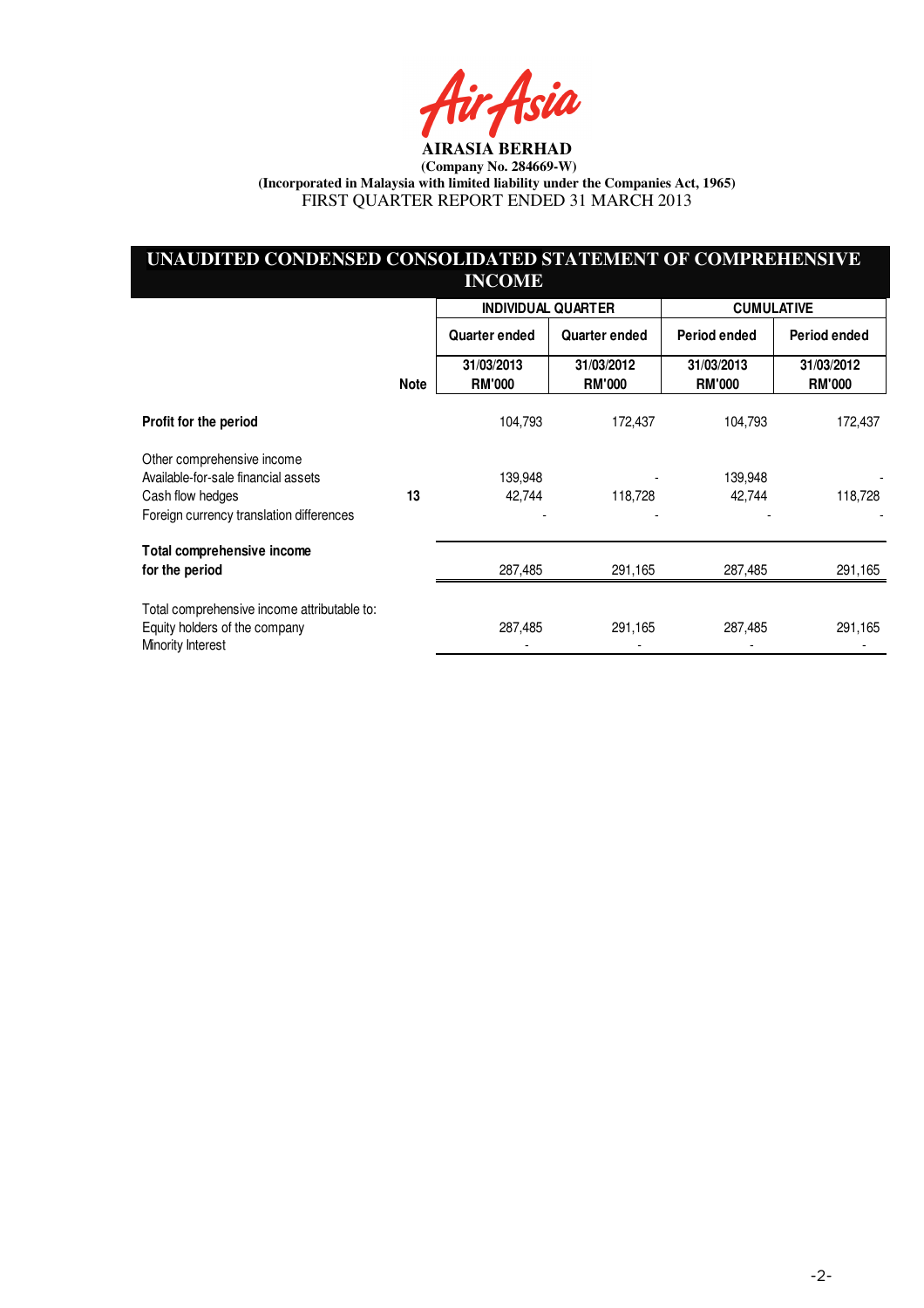tir<sub>t</sub>ksia

| UNAUDITED CONDENSED CONSOLIDATED CASH FLOW STATEMENTS                         |                             |                             |
|-------------------------------------------------------------------------------|-----------------------------|-----------------------------|
|                                                                               | <b>PERIOD ENDED</b>         | <b>YEAR ENDED</b>           |
|                                                                               | 31/03/2013<br><b>RM'000</b> | 31/12/2012<br><b>RM'000</b> |
| <b>CASH FLOWS FROM OPERATING ACTIVITIES</b>                                   |                             |                             |
| Profit before taxation                                                        | 131,840                     | 843,917                     |
| Adjustments:<br>Property, plant and equipment                                 |                             |                             |
| - Depreciation                                                                | 153,958                     | 567,176                     |
| - Gain on disposal<br>Dividend payable                                        | (2, 472)<br>(500, 383)      | (9,328)                     |
| Fair value (gains)/losses on derivative financial intruments                  | (38, 418)                   | 95,308                      |
| Share of results of jointly-controlled entities                               | 2,346                       | 2,899                       |
| Share of results of associates<br>Net unrealised foreign exchange (gain)/loss | 1,420<br>65,015             | (1,329)<br>(205, 524)       |
| Interest expense                                                              | 106,294                     | 378,808                     |
| Interest income                                                               | (19, 771)                   | (79, 391)                   |
| <b>Changes in working capital</b>                                             | (100, 171)                  | 1,592,536                   |
| Inventories                                                                   | (1, 369)                    | (3,995)                     |
| Receivables and prepayments                                                   | (79, 488)                   | (268, 116)                  |
| Trade and other payables<br>Intercompany balances                             | 654,415<br>(16, 337)        | 315,856<br>28,948           |
| <b>Cash generated from operations</b>                                         | 457,050                     | 1,665,229                   |
| Interest paid                                                                 | (106, 294)                  | (378, 808)                  |
| Interest received                                                             | 19,771                      | 79,391                      |
| Tax paid<br>Net cash from operating activities                                | (2, 195)<br>368,332         | (10, 856)<br>1,354,956      |
|                                                                               |                             |                             |
| <b>CASH FLOWS FROM INVESTING ACTIVITIES</b><br>Property, plant and equipment  |                             |                             |
| - Additions                                                                   | (301, 983)                  | (1,772,597)                 |
| - Proceeds from disposal<br>Investment in an associate                        | 3,612<br>(40, 619)          | 15,170<br>(16, 608)         |
| Purchase of available-for-sale financial asset                                |                             | (32,756)                    |
| Deposit on aircraft purchase                                                  | (62, 840)                   | (128, 740)                  |
| Net cash used in investing activities                                         | (401, 830)                  | (1,935,531)                 |
| <b>CASH FLOWS FROM FINANCING FACILITIES</b>                                   |                             |                             |
| Proceeds from allotment of shares                                             | 648                         | 1,967                       |
| Proceeds from borrowings<br>Dividend paid                                     | 201,584                     | 1,533,298<br>(138, 957)     |
| Repayment of borrowings                                                       | (231, 826)                  | (662, 376)                  |
| Deposits pledged as securities                                                | (172)                       | (1,094)                     |
| Net cash from / (used in) financing activities                                | (29, 766)                   | 732,838                     |
| <b>NET INCREASE FOR THE</b>                                                   |                             |                             |
| <b>FINANCIAL PERIOD/YEAR</b><br><b>CASH AND CASH EQUIVALENTS AT BEGINNING</b> | (63, 264)                   | 152,263                     |
| OF THE FINANCIAL PERIOD                                                       | 2,219,243                   | 2,092,616                   |
| <b>CURRENCY TRANSLATION</b>                                                   |                             |                             |
| <b>DIFFERENCES</b>                                                            |                             | (25, 636)                   |
| CASH AND CASH EQUIVALENTS AT END OF                                           |                             |                             |
| <b>FINANCIAL PERIOD*</b>                                                      | 2,155,979                   | 2,219,243                   |

Net Cash Flow (63,264) 126,627 \* The balance at end of financial period excludes fixed deposits of RM13.660 million (31/12/12: RM13.488 million) pledged with licensed banks as securities for banking facilities granted to the Company

This Condensed Consolidated Cash Flow Statement should be read in conjunction with the Annual Financial Statements for the financial year ended 31 December 2012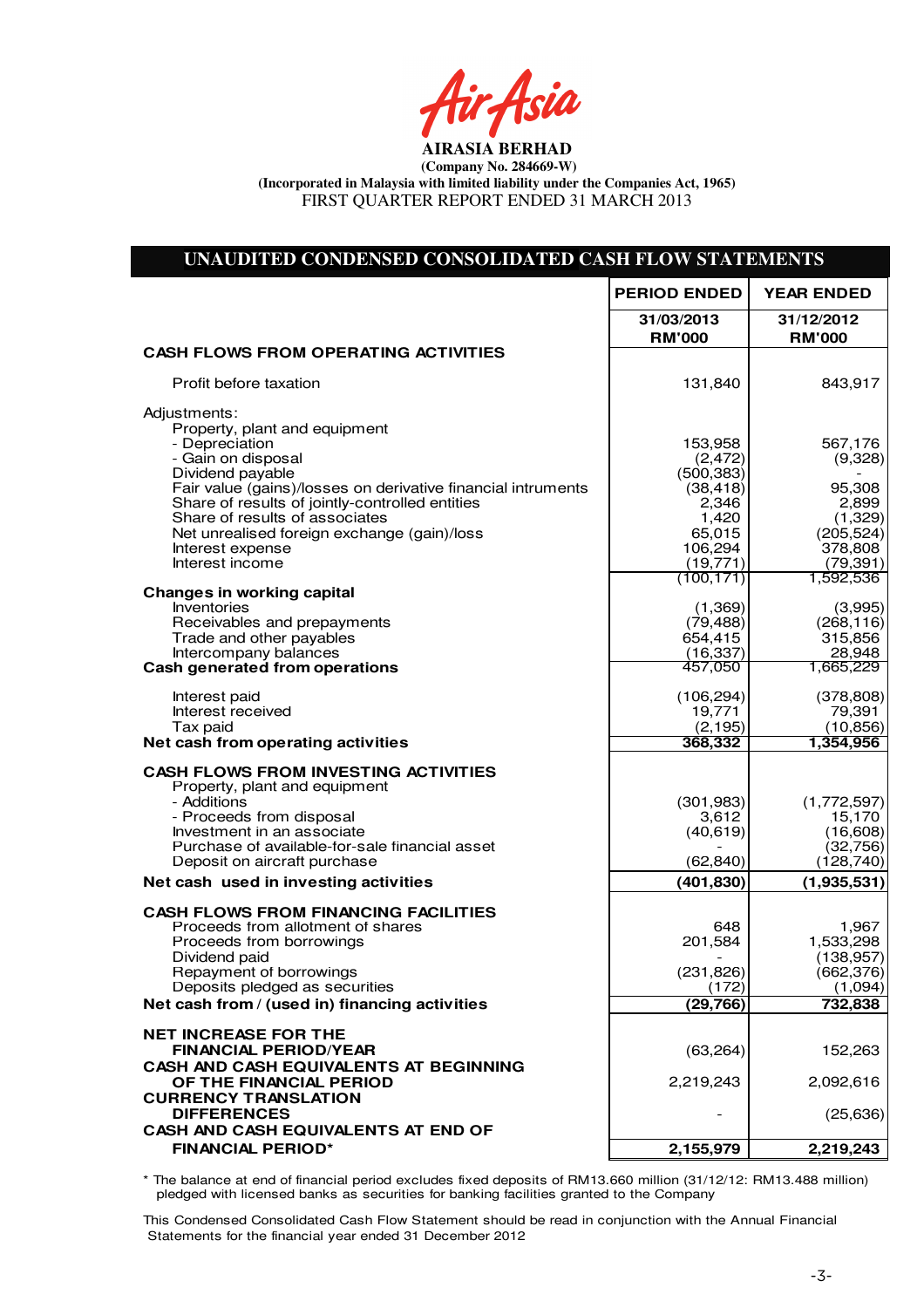ir Asia

# **UNAUDITED CONDENSED CONSOLIDATED STATEMENT OF FINANCIAL POSITION**

|                                                                       |                | <b>AS AT</b>                | <b>AS AT</b>                |
|-----------------------------------------------------------------------|----------------|-----------------------------|-----------------------------|
|                                                                       |                |                             |                             |
|                                                                       |                | 31/03/2013<br><b>RM'000</b> | 31/12/2012<br><b>RM'000</b> |
|                                                                       | <b>Note</b>    |                             |                             |
| <b>NON CURRENT ASSETS</b>                                             |                |                             |                             |
| Property, plant and equipment                                         | 15<br>23       | 9,932,915                   | 9,786,030                   |
| Investment in associates<br>Investment in a jointly controlled entity | 23             | 83,404<br>118,409           | 44,205<br>120,755           |
| <b>AFS Financial Assets</b>                                           |                | 448,740                     | 308,792                     |
| Goodwill                                                              |                | 7,334                       | 7,334                       |
| Deferred tax assets                                                   |                | 338,559                     | 361,396                     |
| Receivables and prepayments                                           |                | 24,081                      | 28,141                      |
| Deposit on aircraft purchase                                          |                | 547,766                     | 483,795                     |
| Amounts due from an associate                                         |                | 438,109                     | 449,578                     |
| Derivative Financial Instruments                                      | 33             | 54,500                      | 37,673                      |
|                                                                       |                | 11,993,817                  | 11,627,699                  |
| <b>CURRENT ASSETS</b>                                                 |                |                             |                             |
| Inventories                                                           |                | 25,094                      | 23,725                      |
| Receivables and prepayments                                           |                | 1,445,898                   | 1,357,094                   |
| Amounts due from a jointly controlled entity                          |                | 7,542                       | 10,765                      |
| Amount due from associates                                            |                | 362,532                     | 331,407                     |
| Amount due from a related party                                       |                | 3,729                       | 1,282                       |
| Deposits, bank and cash balances                                      |                | 2,169,639                   | 2,232,731                   |
| Derivative Financial Instruments                                      | 33             | 1,424                       |                             |
|                                                                       |                | 4,015,858                   | 3,957,004                   |
| <b>CURRENT LIABILITIES</b><br>Trade and other payables                |                | 1,936,230                   | 1,295,065                   |
| Sales in advance                                                      |                | 549,721                     | 546,150                     |
| Derivative Financial Instruments                                      | 33             | 4,859                       | 35,419                      |
| Amount due to associate                                               |                | 29,032                      | 29,032                      |
| Amount due to a related party                                         |                | 12,639                      | 12,639                      |
| <b>Borrowings</b>                                                     | 32             | 1,126,154                   | 1,126,154                   |
| Current tax liabilities                                               |                | 5,963                       | 5,122                       |
|                                                                       |                | 3,664,598                   | 3,049,581                   |
| <b>NET CURRENT ASSETS</b>                                             |                | 351,260                     | 907,423                     |
|                                                                       |                |                             |                             |
| <b>NON CURRENT LIABILITIES</b>                                        |                |                             |                             |
| <b>Borrowings</b>                                                     | 32             | 7,337,740                   | 7,283,185                   |
| Derivative Financial Instruments                                      | 33             | 477,858                     | 510,208                     |
|                                                                       |                |                             |                             |
|                                                                       |                | 7,815,598                   | 7,793,393                   |
|                                                                       |                | 4,529,479                   | 4,741,729                   |
| <b>CAPITAL AND RESERVES</b>                                           |                |                             |                             |
| Share capital                                                         | $\overline{ }$ | 278,051                     | 277,991                     |
| <b>Share Premium</b>                                                  |                | 1,228,523                   | 1,227,935                   |
| Foreign exchange reserve                                              |                | 451                         | 451                         |
| <b>Retained earnings</b>                                              |                | 2,717,351                   | 3,112,941                   |
| <b>Other Reserves</b>                                                 |                | 305,103                     | 122,411                     |
| Shareholders' funds                                                   |                | 4,529,479                   | 4,741,729                   |
| Net assets per share attributable to ordinary                         |                |                             |                             |
| equity holders of the Company (RM)                                    |                | 1.63                        | 1.71                        |

The condensed consolidated statement of financial position should be read in conjunction with the audited financial statements for the financial year ended 31 December 2012 and the accompanying explanatory notes attached to the interim financial statements.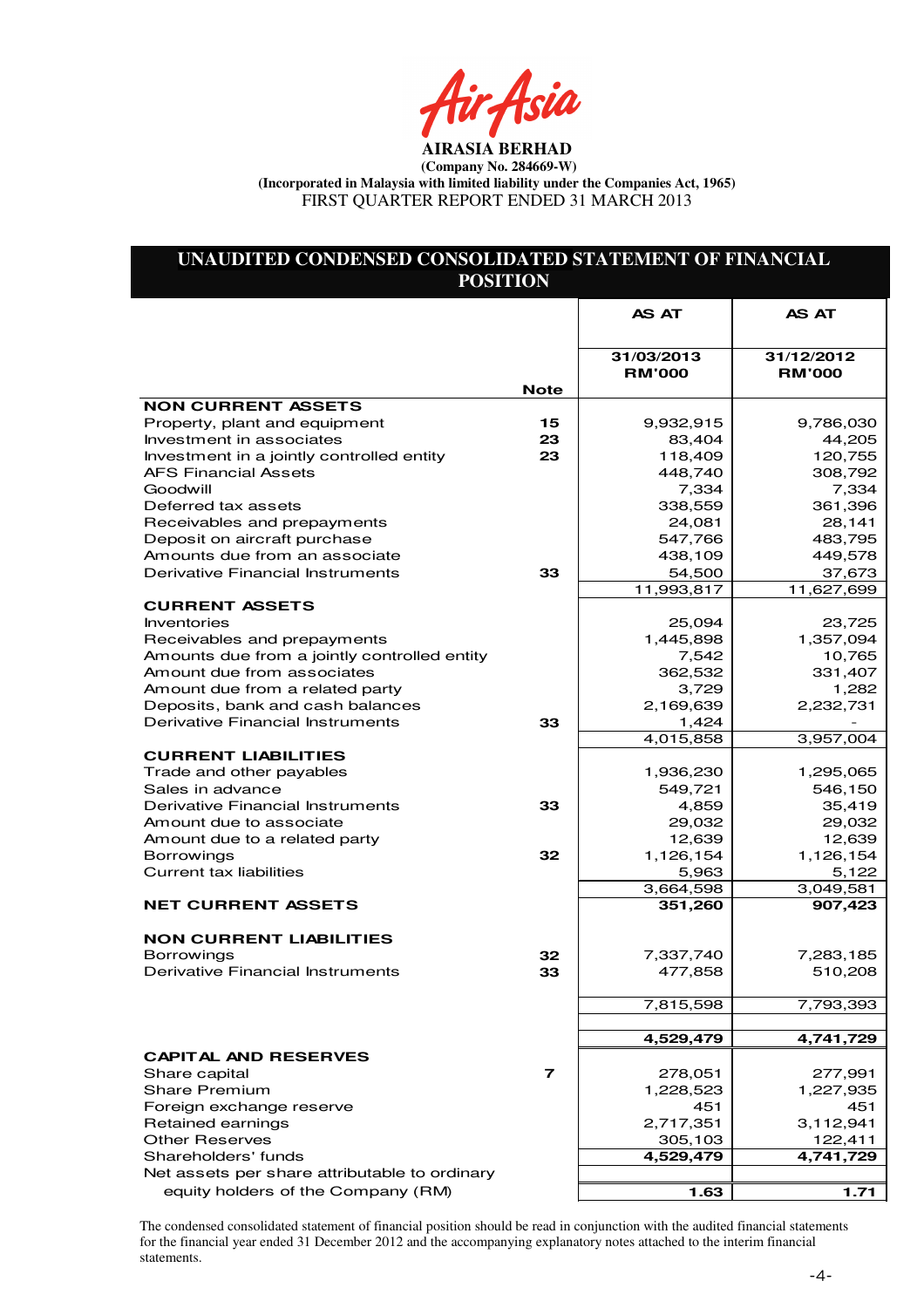fsia

|                                                                                                    |                                   | UNAUDITED CONDENSED CONSOLIDATED STATEMENT OF CHANGES IN EQUITY |                                   |                                                         |                                                               |                                                |                                              |                        |                                                     |                                                |
|----------------------------------------------------------------------------------------------------|-----------------------------------|-----------------------------------------------------------------|-----------------------------------|---------------------------------------------------------|---------------------------------------------------------------|------------------------------------------------|----------------------------------------------|------------------------|-----------------------------------------------------|------------------------------------------------|
|                                                                                                    | ordinary shares                   | <b>Issued and fully paid</b><br>of RM0.10 each                  |                                   | Attributable to Equity Holders of the Company           |                                                               |                                                |                                              |                        |                                                     |                                                |
|                                                                                                    | <b>Number</b><br>of shares<br>000 | Nominal<br>Value<br><b>RM'000</b>                               | Share<br>Premium<br><b>RM'000</b> | Foreign<br>Exchange<br><b>Reserves</b><br><b>RM'000</b> | <b>Cash Flow</b><br>Hedge<br><b>Reserves</b><br><b>RM'000</b> | <b>AFS</b><br><b>Reserves</b><br><b>RM'000</b> | <b>Retained</b><br>Earnings<br><b>RM'000</b> | Total<br><b>RM'000</b> | <b>Minority</b><br><b>Interest</b><br><b>RM'000</b> | <b>TOTAL</b><br><b>EQUITY</b><br><b>RM'000</b> |
| At 1 January 2013 (restated)                                                                       | 2,779,908                         | 277,991                                                         | 1,227,935                         | 451                                                     | (98, 148)                                                     | 220,559                                        | 3,112,941                                    | 4,741,729              | $\sim$                                              | 4,741,729                                      |
| Net Profit for the period                                                                          |                                   |                                                                 |                                   |                                                         |                                                               | $\overline{\phantom{a}}$                       | 104,793                                      | 104,793                | $\sim$                                              | 104,793                                        |
| Dividends approved                                                                                 |                                   |                                                                 |                                   |                                                         |                                                               |                                                | (500, 383)                                   | (500, 383)             | $\overline{a}$                                      | (500, 383)                                     |
| Other comprehensive income                                                                         |                                   |                                                                 |                                   |                                                         | 42,744                                                        | 139,948                                        |                                              | 182,692                | $\overline{\phantom{a}}$                            | 182,692                                        |
| <b>Issuance of ordinary shares</b><br>- Pursuant to the Employees'<br>Share Option Scheme ('ESOS') | 600                               | 60                                                              | 588                               | $\equiv$                                                |                                                               |                                                |                                              | 648                    | $\overline{\phantom{a}}$                            | 648                                            |
| At 31 March 2013                                                                                   | 2,780,508                         | 278,051                                                         | 1,228,523                         | 451                                                     | (55, 404)                                                     | 360,507                                        | 2,717,351                                    | 4,529,479              | $\sim$                                              | 4,529,479                                      |
| At 1 January 2012                                                                                  | 2,778,087                         | 277,809                                                         | 1,226,150                         | 596                                                     | (159, 363)                                                    | 110,275                                        | 2,580,930                                    | 4,036,397              | $\sim$                                              | 4,036,397                                      |
| Net Profit for the period                                                                          | ٠                                 |                                                                 |                                   | $\overline{\phantom{a}}$                                | $\overline{\phantom{0}}$                                      | $\overline{\phantom{a}}$                       | 1,831,338                                    | 1,831,338              | $\overline{\phantom{a}}$                            | 1,831,338                                      |
| Effects of adoption of MFRS 11                                                                     | $\overline{\phantom{a}}$          |                                                                 | $\overline{\phantom{a}}$          | $\overline{\phantom{a}}$                                | $\overline{\phantom{a}}$                                      | $\overline{\phantom{a}}$                       | (1, 160, 370)                                | (1, 160, 370)          | $\overline{\phantom{a}}$                            | (1, 160, 370)                                  |
| Net Profit for the period (restated)                                                               |                                   |                                                                 |                                   |                                                         |                                                               |                                                | 670,968                                      | 670,968                | $\overline{\phantom{a}}$                            | 670,968                                        |
| Dividends paid                                                                                     |                                   |                                                                 |                                   |                                                         |                                                               |                                                | (138, 957)                                   | (138, 957)             | $\overline{a}$                                      | (138, 957)                                     |
| Other comprehensive income                                                                         |                                   |                                                                 |                                   | (145)                                                   | 61,215                                                        | 110,284                                        |                                              | 171,354                | $\overline{\phantom{a}}$                            | 171,354                                        |
| <b>Issuance of ordinary shares</b><br>- Pursuant to the Employees'<br>Share Option Scheme ('ESOS') | 1,821                             | 182                                                             | 1,785                             | $\overline{\phantom{a}}$                                |                                                               |                                                |                                              | 1,967                  | $\sim$                                              | 1,967                                          |
| At 31 December 2012 (restated)                                                                     | 2,779,908                         | 277,991                                                         | 1,227,935                         | 451                                                     | (98, 148)                                                     | 220,559                                        | 3,112,941                                    | 4,741,729              |                                                     | 4,741,729                                      |

The condensed consolidated statement of changes in equity should be read in conjunction with the audited financial statements for the financial year ended 31 December 2012 and the accompanying explanatory<br>notes attached to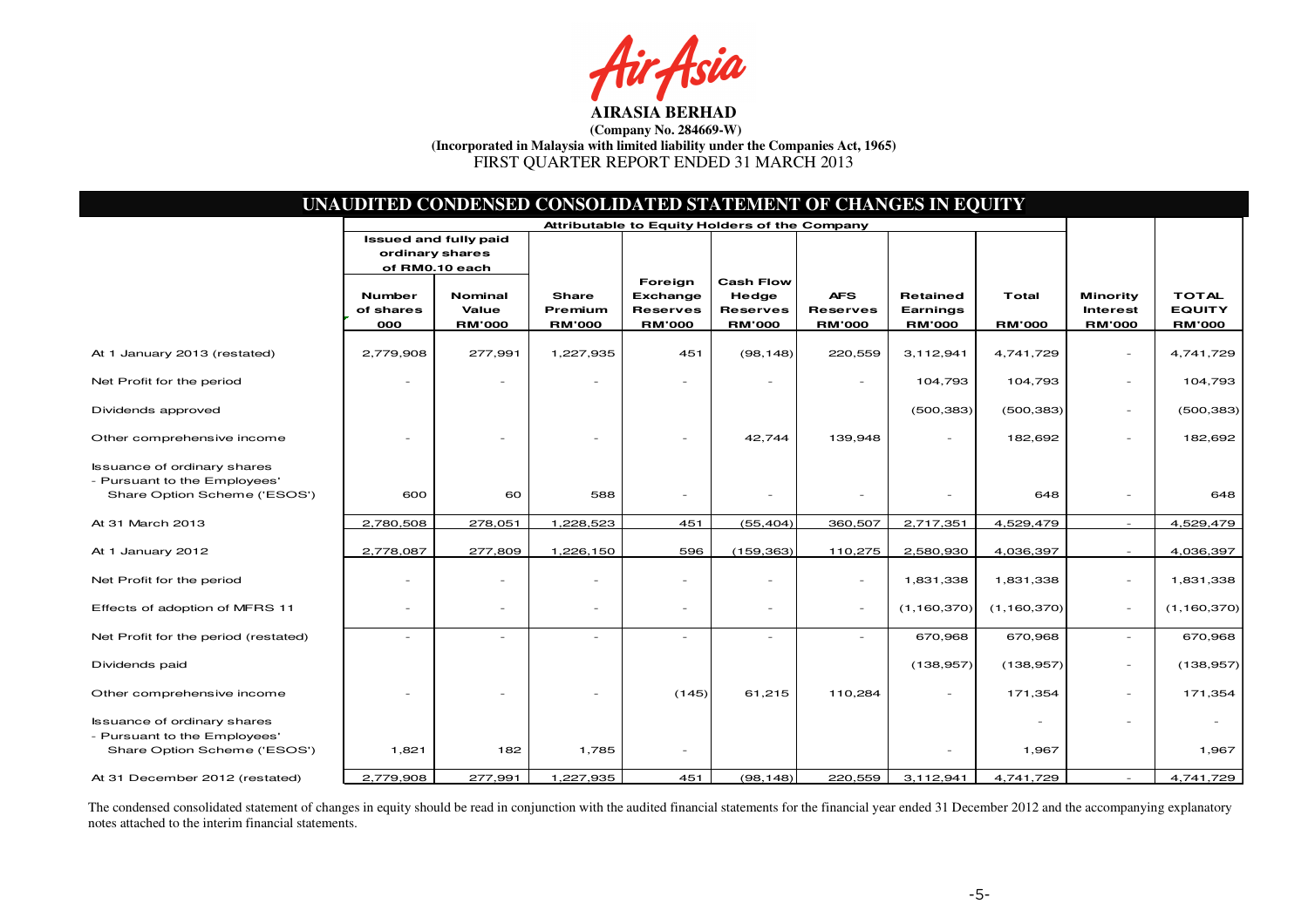

**AIRASIA BERHAD** 

 **(Company No. 284669-W) (Incorporated in Malaysia with limited liability under the Companies Act, 1965)**  FIRST QUARTER REPORT ENDED 31 MARCH 2013

# **KEY OPERATING STATISTICS – 31 March 2013**

**Performance indicator for Malaysian operations for current quarter against the same quarter last year** 

| <b>Quarter Ended: 31 March</b>     | <b>Jan-Mar 2013</b> | Jan-Mar 2012 | Change y-o-y |
|------------------------------------|---------------------|--------------|--------------|
|                                    |                     |              |              |
|                                    |                     |              |              |
| Passengers Carried                 | 5,168,807           | 4,821,397    | 7%           |
| Capacity                           | 6,583,500           | 6,057,000    | 9%           |
| Seat Load Factor                   | 79%                 | 80%          | $-1$ ppt     |
| RPK (million)                      | 5,997               | 5,546        | 8%           |
| ASK (million)                      | 7,700               | 6,907        | 11%          |
| Average Fare (RM)                  | 180                 | 177          | 2%           |
| Ancillary Income Per Pax (RM)*     | 42                  | 40           | 7%           |
| Unit Passenger Revenue (RM)        | 223                 | 216          | 3%           |
| Revenue / ASK (sen)                | 16.89               | 16.92        | $0\%$        |
| Revenue / ASK (US cents)           | 5.46                | 5.46         | $0\%$        |
| Cost / ASK (sen)                   | 13.62               | 13.59        | $0\%$        |
| Cost / ASK (US cents)              | 4.40                | 4.39         | $0\%$        |
| Cost / ASK-ex Fuel (sen)           | 6.83                | 7.18         | -5%          |
| Cost / ASK-ex Fuel (US cents)      | 2.21                | 2.32         | -5%          |
| Aircraft (end of period)           | 66                  | 57           | 16%          |
| Average Stage Length (km)          | 1,152               | 1,143        | $1\%$        |
| Number of Flights                  | 36,573              | 33,650       | 9%           |
| Fuel Consumed (Barrels)            | 1,256,916           | 1,133,866    | 11%          |
| Average Fuel Price (US\$ / Barrel) | 134                 | 126          | 7%           |

*Exchange Rate: RM:USD – 3.0965 - prior year US cents figures are restated at current exchange rate* 

#### **Definition and calculation methodology**

| ASK (Available Seat Kilometres)    | Total available seats multiplied by the distance flown.         |
|------------------------------------|-----------------------------------------------------------------|
| RPK (Revenue Passenger Kilometres) | Number of passengers carried multiplied by distance<br>flown    |
| Revenue/ASK                        | Total revenue divided by ASK                                    |
| Cost/ASK                           | Total expenses before interest and tax divided by ASK           |
| Cost/ASK – ex fuel                 | Costs, as defined above, less fuel expenses, divided by<br>ASK. |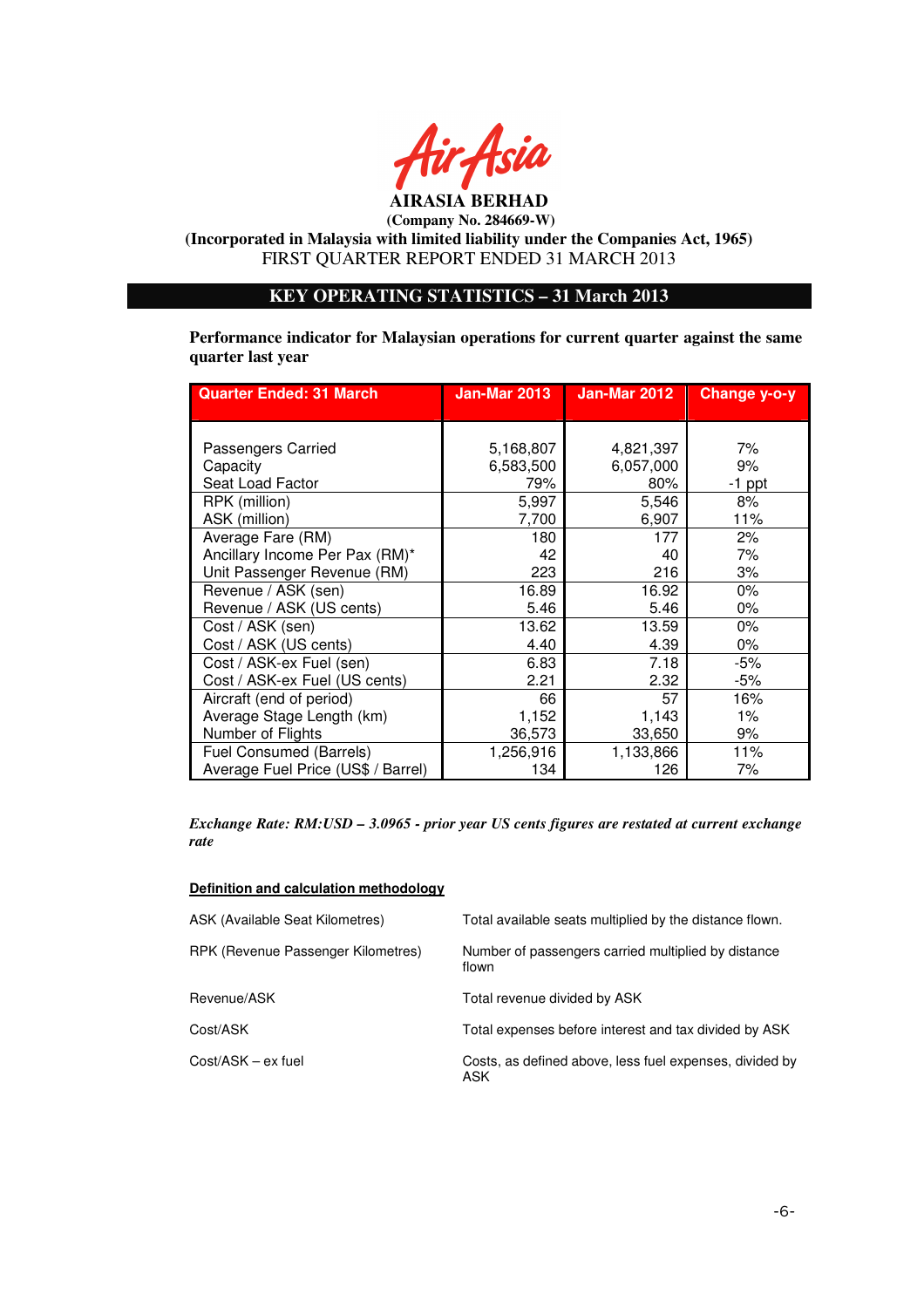

#### **AIRASIA BERHAD (Company No. 284669-W) (Incorporated in Malaysia with limited liability under the Companies Act, 1965)**

FIRST QUARTER REPORT ENDED 31 MARCH 2013

# **NOTES TO THE UNAUDITED ACCOUNTS – 31 MARCH 2012**

## **1. Basis of preparation**

The interim financial report is unaudited and has been prepared in accordance with Malaysian Financial Reporting Standard ("MFRS") 134: "Interim Financial Reporting" and paragraph 9.22 and Appendix 9B of the Bursa Malaysia Securities Berhad ("Bursa Malaysia") Listing Requirements.

The interim financial statements should be read in conjunction with the audited financial statements of the Group for the financial year ended 31 December 2012.

## **2. Summary of significant accounting policies**

The accounting policies and methods of computation adopted for the interim financial statements are consistent with those adopted for the audited financial statements for the financial year ended 31 December 2012.

In previous financial year, the Group adopted the new IFRS-compliant framework, Malaysian Financial Reporting Standards ("MFRS"). In adopting the new framework, the Group applied MFRS 1 "First-time adoption of MFRS". MFRS 1 provides for certain optional exemption and certain mandatory exception for first-time MFRS adopters.

Details of standards, amendments to published standards and interpretations to existing standards that are applicable to the Group with effect from 1 January 2013 or later are provided in note 2 to the audited financial statements of the Group for the financial year ended 31 December 2012.

The adoption of MFRS 11 "Joint Arrangements", with effect from 1 January 2013, is reflected in the interim financial statements. The standard requires the fair value gain of RM1,160.4m arising from the disposal of interests in Thai AirAsia Co Ltd, which was recognised in the Group's financial statements for the financial year ended 31 December 2012, to be reversed. The Group will continue to equity account for its interest in Thai AirAsia Co Ltd, but it does not need to re-measure its continuing ownership interest at fair value. This standard is to be applied retrospectively and the reversal of the gain is reflected in the balance sheet at 31 December 2012.

## **3. Auditors' report on preceding annual financial statements**

The auditors have expressed an unqualified opinion on the Group's statutory financial statements for the financial year ended 31 December 2012 in their report dated 29 April 2013.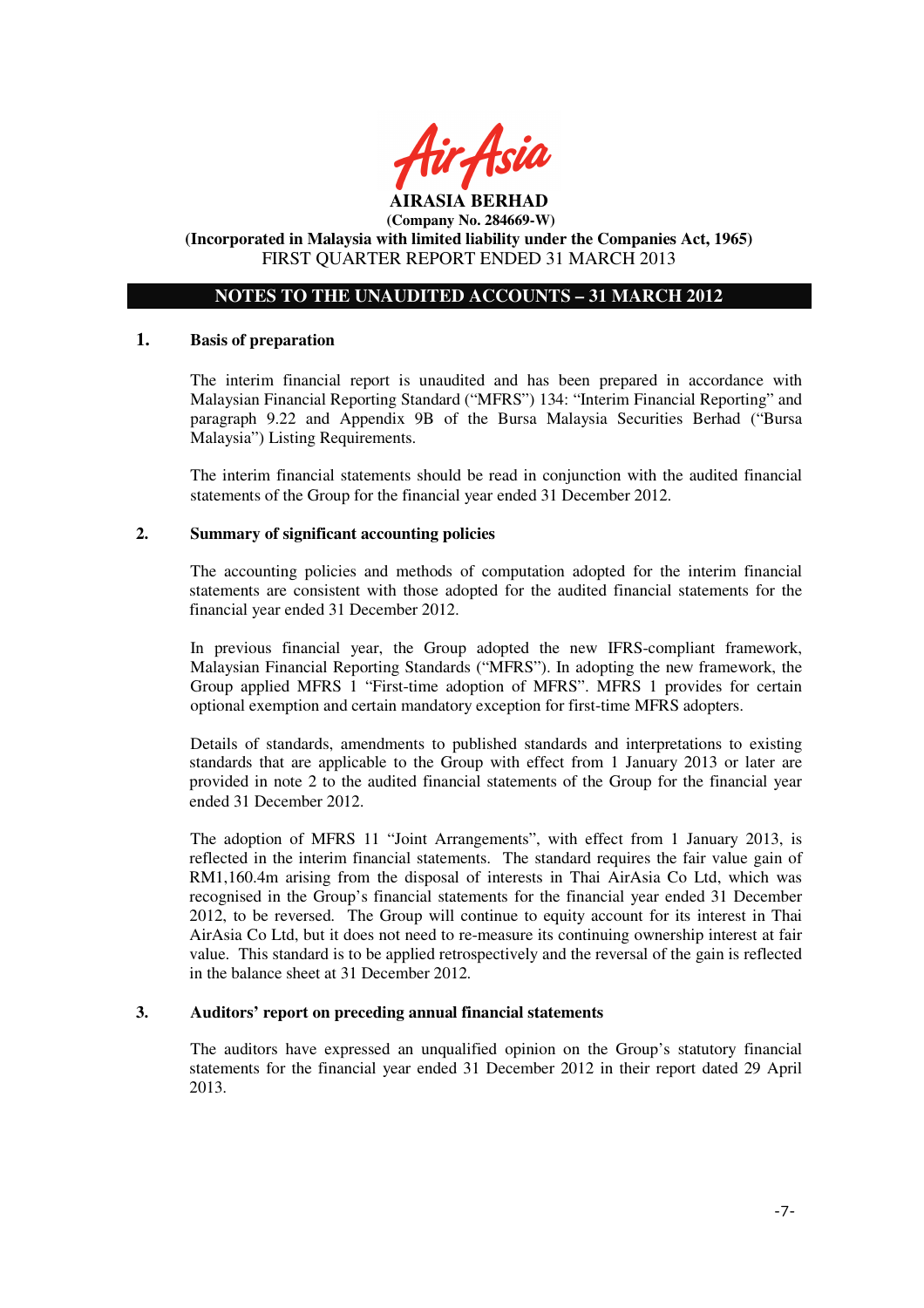

# **NOTES TO THE UNAUDITED ACCOUNTS – 31 MARCH 2013**

## **4. Seasonality of operations**

AirAsia is primarily involved in the provision of air transportation services and thus, is subject to the seasonal demand for air travel. The seat load factor was 79% in the quarter under review, lower by 1 percentage point from the same period last year. Compared against the immediate preceding quarter (fourth quarter October - December 2012), the seat load factor was 3 percentage points lower. This seasonal pattern is in line with the expectation of the Group.

## **5. Unusual items due to their nature, size or incidence**

There were no unusual items affecting assets, liabilities, equity, net income or cash flows during the current quarter and financial period-to-date.

## **6. Changes in estimates**

There were no changes in estimates that have had material effect in the current quarter and financial period-to-date results.

## **7. Capital and reserves**

During quarter ended 31 March 2013, the total issued and paid-up share capital of the Company increased from RM277,990,658 to RM278,050,658 from the issuance of 600,000 ordinary shares of RM0.10 each pursuant to the exercise of ESOS at the option price of RM1.08. Other than the above, there was no cancellation, repurchases, resale and repayment of debt and equity securities for the period ended 31 March 2013.

## **8. Dividend paid**

No dividends were paid in the quarter ended 31 March 2013.

## **9. Segment reporting**

The Group operates a single reportable segment, that of Airline Operations.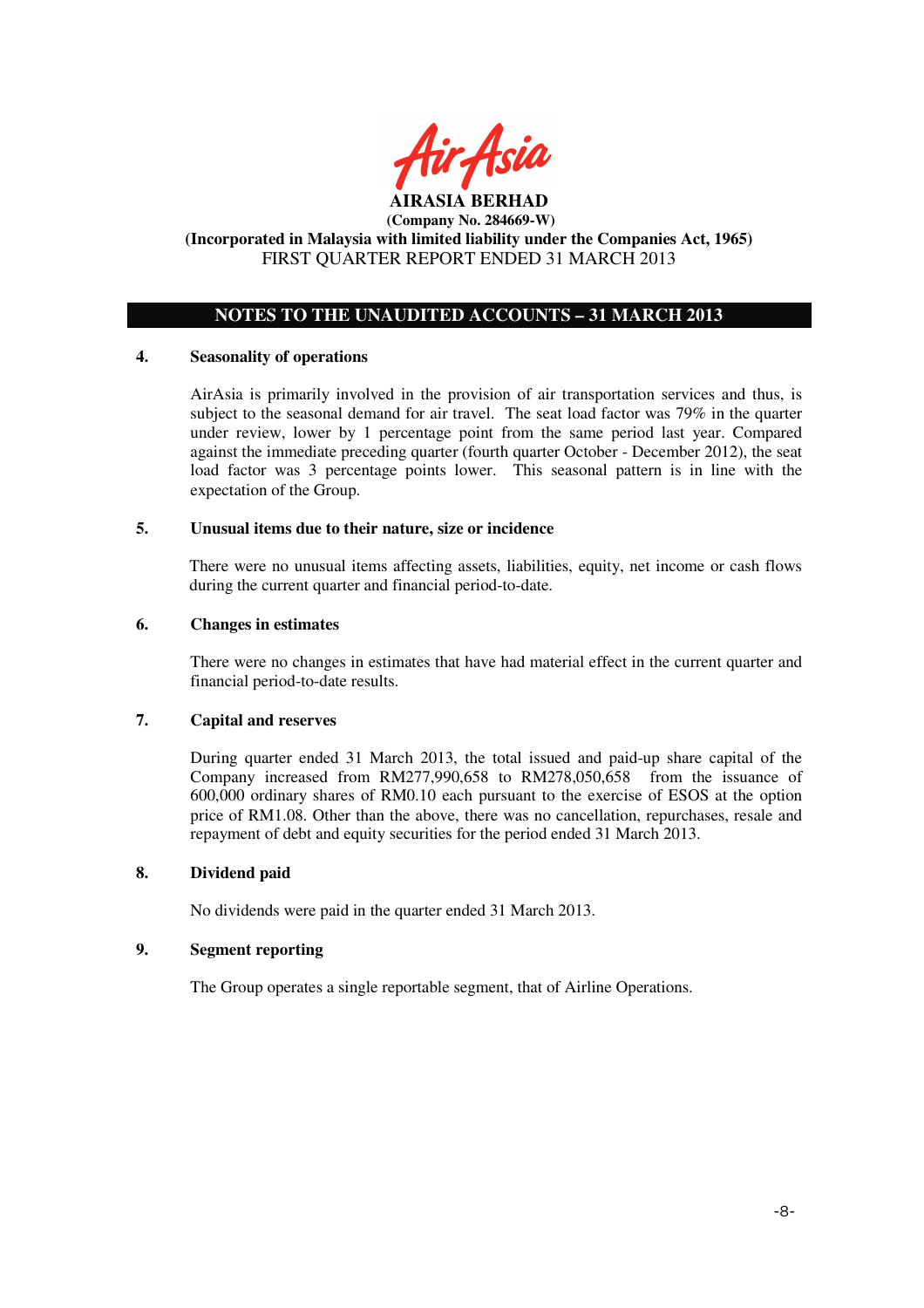

## **NOTES TO THE UNAUDITED ACCOUNTS – 31 MARCH 2013**

#### **10. Revenue**

|                                 | 31/3/2013<br><b>RM</b> million | Quarter ended Quarter ended<br>31/3/2012<br><b>RM</b> million |
|---------------------------------|--------------------------------|---------------------------------------------------------------|
| Passenger seat sales            | 795.4                          | 788.5                                                         |
| Baggage fees                    | 109.1                          | 97.1                                                          |
| Aircraft operating lease income | 149.5                          | 124.5                                                         |
| Surcharges and fees             | 138.7                          | 64.3                                                          |
| Other revenue                   | 108.1                          | 94.0                                                          |
|                                 | 1,300.8                        | 1,168.4                                                       |

Other revenue includes assigned seat, freight, cancellation, documentation and other fees and the on-board sale of meals and merchandise.

#### **11. Other gains/(losses) - net**

 Other gains/(losses) – net comprise fair value changes due to movement in mark-to-market (MTM) position on non-designated hedging contracts at 31 March 2013 as compared to 31 December 2012, and are detailed below:

|                                             | 31/3/2013<br><b>RM</b> million | Quarter ended Quarter ended<br>31/12/2012<br><b>RM</b> million |
|---------------------------------------------|--------------------------------|----------------------------------------------------------------|
| Gain/(loss) from fuel contracts             |                                | 5.1                                                            |
| Gain/(loss) from foreign currency contracts |                                | 0.7                                                            |
| Gain/(loss) from interest rate contracts    | 4.6                            | 6.5                                                            |
|                                             | 4.6                            | 12.3                                                           |

The above gains and losses arise from the movement in exchange rates (principally RM:US\$), interest rates and crude oil prices relative to the contracted rate during the quarter. The fair value of derivative financial instruments is determined by discounting future cash flows to present value.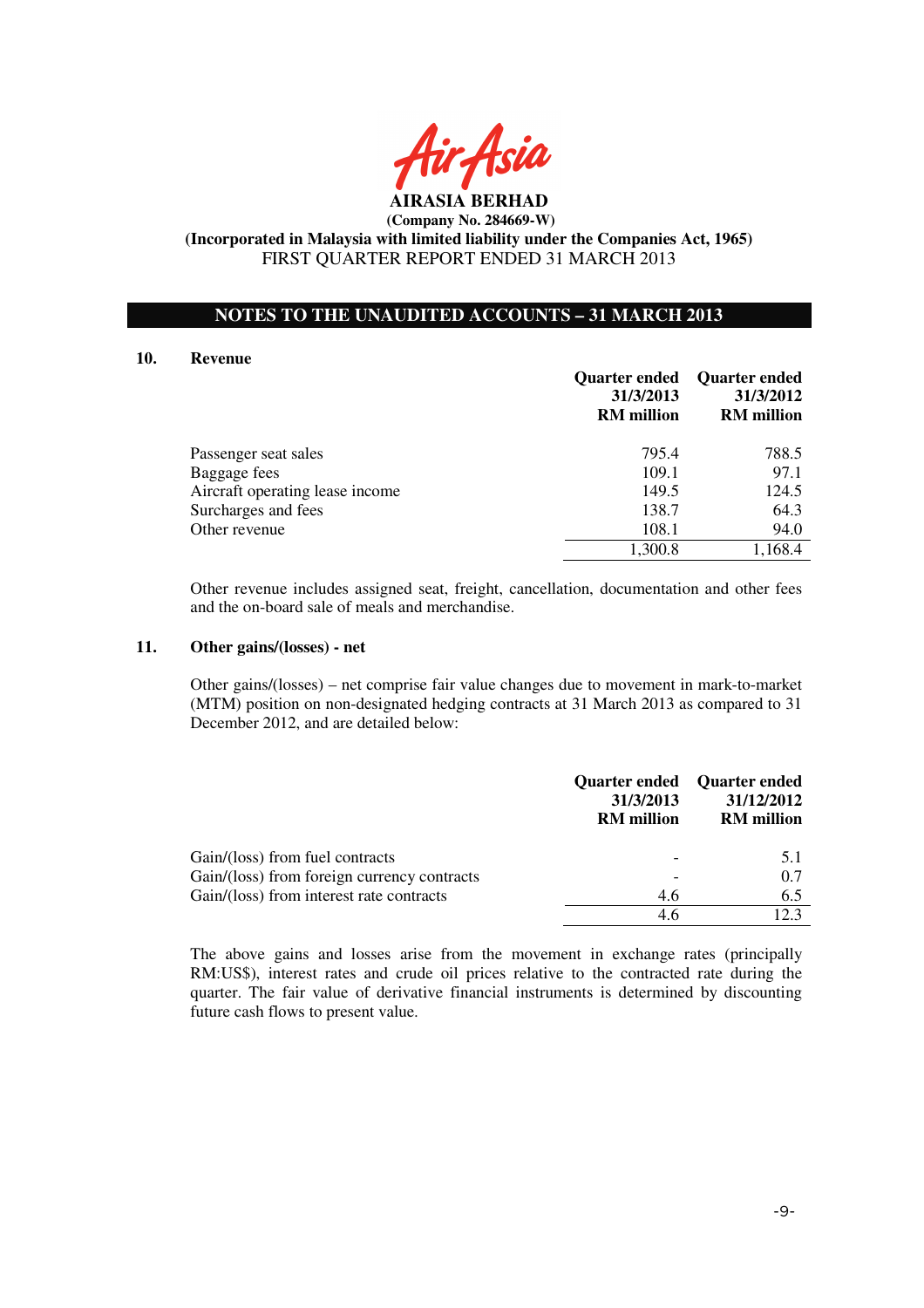

## **NOTES TO THE UNAUDITED ACCOUNTS – 31 MARCH 2013**

#### **12. Other Income**

|                                                             | 31/3/2013<br><b>RM</b> million | Quarter ended Quarter ended<br>31/3/2012<br><b>RM</b> million |
|-------------------------------------------------------------|--------------------------------|---------------------------------------------------------------|
| Gain on disposal of property, plant and equipment<br>Others | 2.5<br>18.2                    | 10.1<br>15.8                                                  |
|                                                             | 20.7                           | 25.9                                                          |

Other income ('others') includes brand licence fees, commission income and advertising income.

## **13. Other Comprehensive Income**

Cash flow hedges represent fair value changes due to movement in MTM position on effective hedging contracts at 31 March 2013 as compared to 31 December 2012 as follows:

|                                        |                                | Quarter ended Quarter ended     |
|----------------------------------------|--------------------------------|---------------------------------|
|                                        | 31/3/2013<br><b>RM</b> million | 31/12/2012<br><b>RM</b> million |
| Fair value gain/(loss) in the period   | 140.0                          | 110.3                           |
| Amount transferred to income statement | 42.7                           | 61.1                            |
|                                        | 182.7                          | 1714                            |

Fair value changes in effective hedging contracts are recognized directly in equity and are transferred to the income statement in the same period as the underlying hedged item affects profit or loss.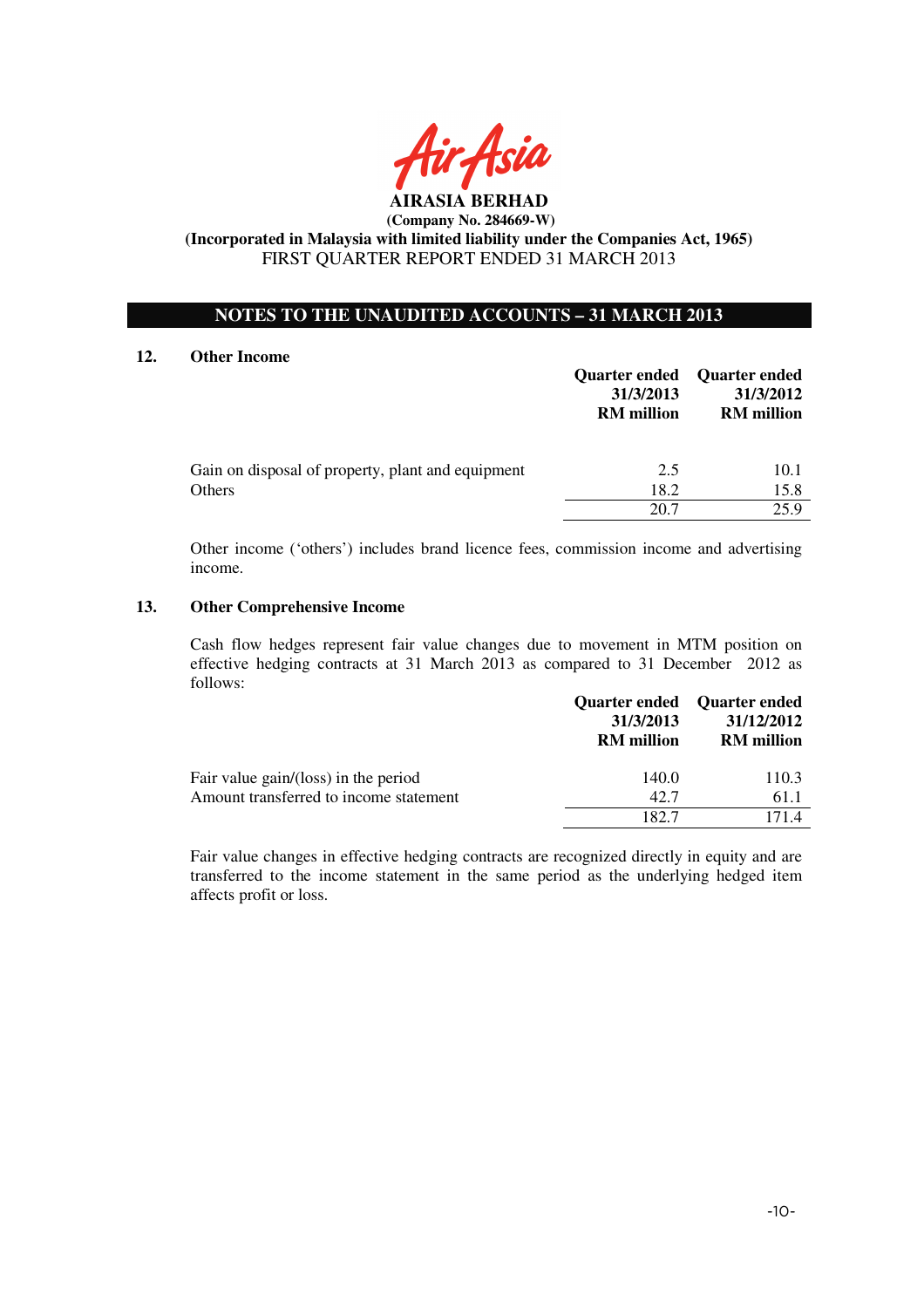

 **(Company No. 284669-W)** 

**(Incorporated in Malaysia with limited liability under the Companies Act, 1965)**  FIRST QUARTER REPORT ENDED 31 MARCH 2013

# **NOTES TO THE UNAUDITED ACCOUNTS – 31 MARCH 2013**

## **14. Disclosure of Realised and Unrealised Profits**

The cumulative retained profit of the Group and its subsidiaries comprises realized and unrealized profit as disclosed in the table below.

|                                                                             | As at<br>31/3/2013<br><b>RM</b> million | As at<br>31/12/2012<br><b>RM</b> million |
|-----------------------------------------------------------------------------|-----------------------------------------|------------------------------------------|
| Total retained profit of AirAsia Berhad and its<br>subsidiaries             |                                         |                                          |
| Realised                                                                    | 2,233,462                               | 2,196,856                                |
| Unrealised                                                                  | 499,064                                 | 927,494                                  |
|                                                                             | 2,732,526                               | 3,124,350                                |
| Total share of accumulated losses from associates<br>Realised<br>Unrealised | (9,856)<br>(9, 856)                     | (8, 436)<br>(8, 436)                     |
| Total share of accumulated losses from jointly<br>controlled entities       |                                         |                                          |
| Realised                                                                    | (5,319)                                 | (2,973)                                  |
| Unrealised                                                                  |                                         |                                          |
|                                                                             | (5,319)                                 | (2,973)                                  |
| Total group retained profit as per consolidated                             |                                         |                                          |
| accounts                                                                    | 2,717,351                               | 3,112,941                                |

#### **15. Property, plant and equipment**

#### *(a) acquisition and disposals*

During the quarter ended 31 March 2013, the Group acquired property, plant and equipment with a cost of RM302.0 million (quarter ended 31 March 2012: RM234.8 million).

During the quarter ended 31 March 2013, proceeds from disposal of property, plant and equipment totaled RM3.6 million (quarter ended 31 March 2012: RM114.3 million).

#### *(b) revaluation*

There was no revaluation of property, plant and equipment for the quarter ended 31 March 2013 (quarter ended 31 March 2012: RM Nil).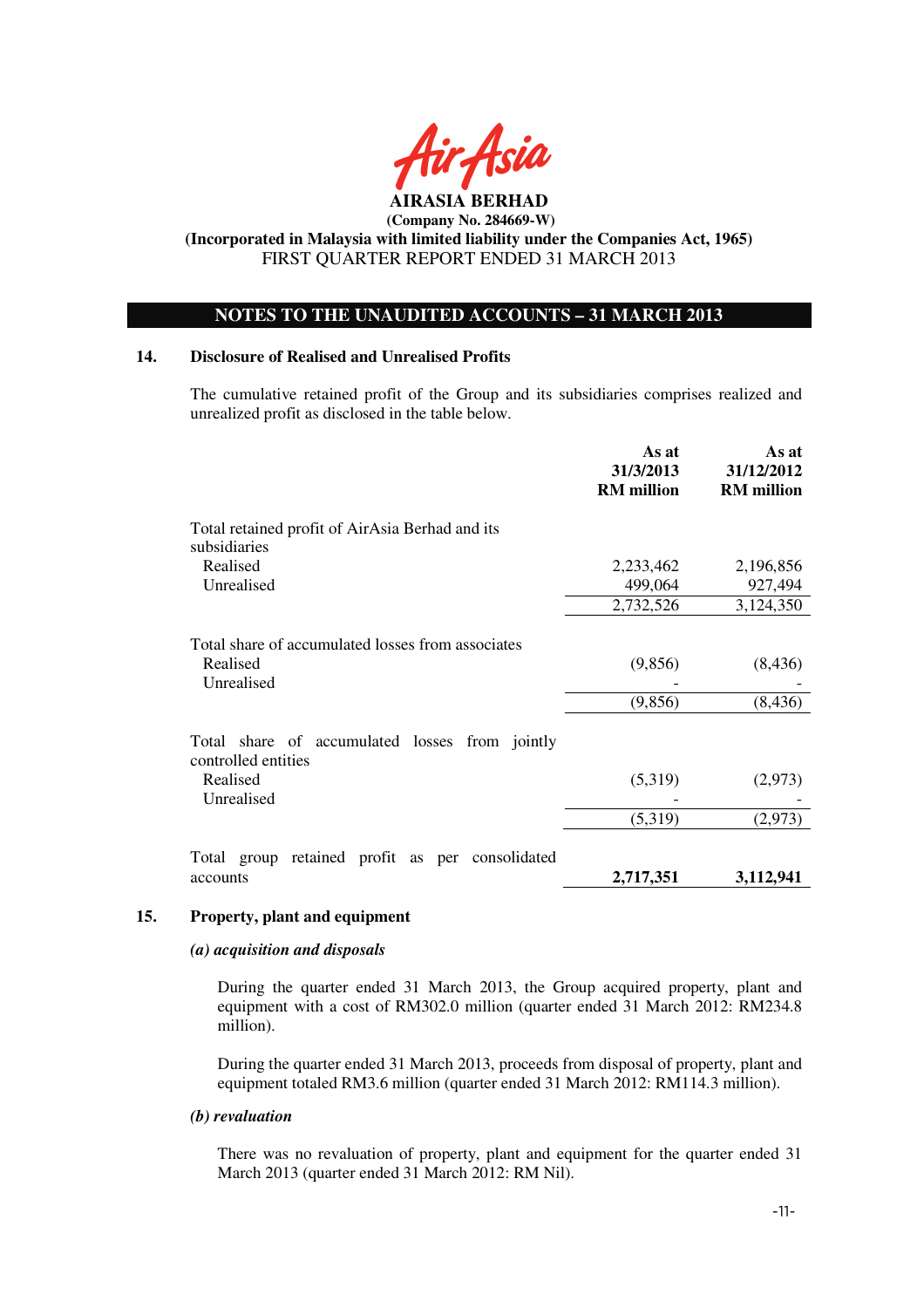

#### **AIRASIA BERHAD (Company No. 284669-W)**

# **(Incorporated in Malaysia with limited liability under the Companies Act, 1965)**  FIRST QUARTER REPORT ENDED 31 MARCH 2013

# **NOTES TO THE UNAUDITED ACCOUNTS – 31 MARCH 2013**

#### *(c) impairment*

There was no impairment of property, plant and equipment for the quarter ended 31 March 2013 (quarter ended 31 March 2012: RM Nil).

#### **16. Post balance sheet events**

There were no material events after the period end that have not been reflected in the financial statements for the financial period ended 31 March 2013 as at the date of this report.

### **17. Changes in composition of the Group**

There were no changes in the composition of the group during the quarter under review.

#### **18. Contingent assets**

As at the date of this report, the Group does not have any contingent assets.

#### **19. Changes in contingent liabilities since the last annual balance sheet date**

There were no material changes in contingent liabilities since the latest audited financial statements of the Group for the financial year ended 31 December 2012.

## **20. Capital commitments outstanding not provided for in the interim financial report**

Capital commitments for property, plant and equipment:

|                                 | <b>Group and Company</b> |            |
|---------------------------------|--------------------------|------------|
|                                 | 31/3/2013                | 31/3/2012  |
|                                 | RM'000                   | RM'000     |
| Approved and contracted for     | 50,908,258               | 38,851,691 |
| Approved but not contracted for | 13,920,750               | 16,192,069 |
|                                 | 64,829,008               | 55,043,760 |
|                                 |                          |            |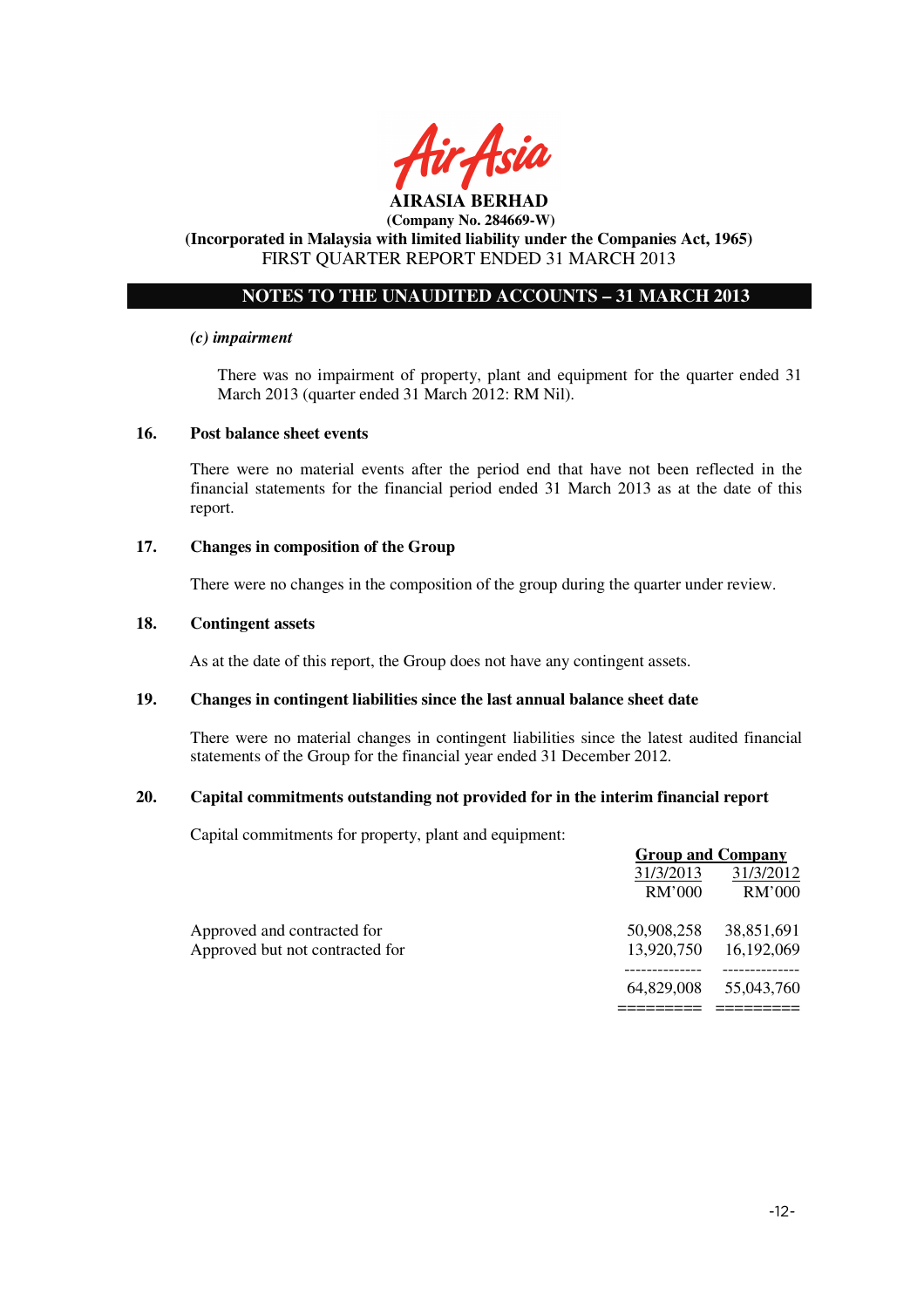

**AIRASIA BERHAD (Company No. 284669-W)** 

**(Incorporated in Malaysia with limited liability under the Companies Act, 1965)**  FIRST QUARTER REPORT ENDED 31 MARCH 2013

# **NOTES TO THE UNAUDITED ACCOUNTS – 31 MARCH 2013**

#### **21. Material related party transactions**

Details of the relationship and transactions between AirAsia and its related parties are as described below. The related party transactions described were carried out on the terms and conditions obtainable in transactions with unrelated parties unless otherwise stated.

| Name of company                     | Relationship                               |
|-------------------------------------|--------------------------------------------|
| Thai AirAsia                        | An associate of the Company                |
| PT Indonesia AirAsia                | An associate of the Company                |
| AirAsia X Sdn. Bhd.                 | An investment with common shareholders and |
|                                     | directors of the Company                   |
| AirAsia Inc (Philippines)           | An associate of the Company                |
| AirAsia Japan Co. Ltd               | An associate of the Company                |
| Asian Aviation Centre of Excellence |                                            |
| Sdn Bhd                             | A jointly controlled entity of the Company |

These following items have been included in the Income Statement

|                                                    | <b>Quarter ended</b><br>31/3/2013<br><b>RM</b> million | <b>Quarter ended</b><br>31/3/2012<br><b>RM</b> million |
|----------------------------------------------------|--------------------------------------------------------|--------------------------------------------------------|
| Thai AirAsia                                       |                                                        |                                                        |
| Lease rental income on aircraft                    | 79,078                                                 | 74,951                                                 |
| Indonesia AirAsia                                  |                                                        |                                                        |
| Lease rental income on aircraft                    | 54,874                                                 | 43,881                                                 |
| <b>Philippines AirAsia</b>                         |                                                        |                                                        |
| Lease rental income on aircraft                    | 6,781                                                  | 5,682                                                  |
| Japan AirAsia                                      |                                                        |                                                        |
| Lease rental income on aircraft                    | 8,797                                                  |                                                        |
| AirAsia X Berhad                                   |                                                        |                                                        |
| Services charged to AirAsia X Berhad               | 1,797                                                  | 1,311                                                  |
| <b>Asian Aviation Centre of Excellence Sdn Bhd</b> |                                                        |                                                        |
| Training costs charged to AirAsia Berhad           | (6,130)                                                | (6,359)                                                |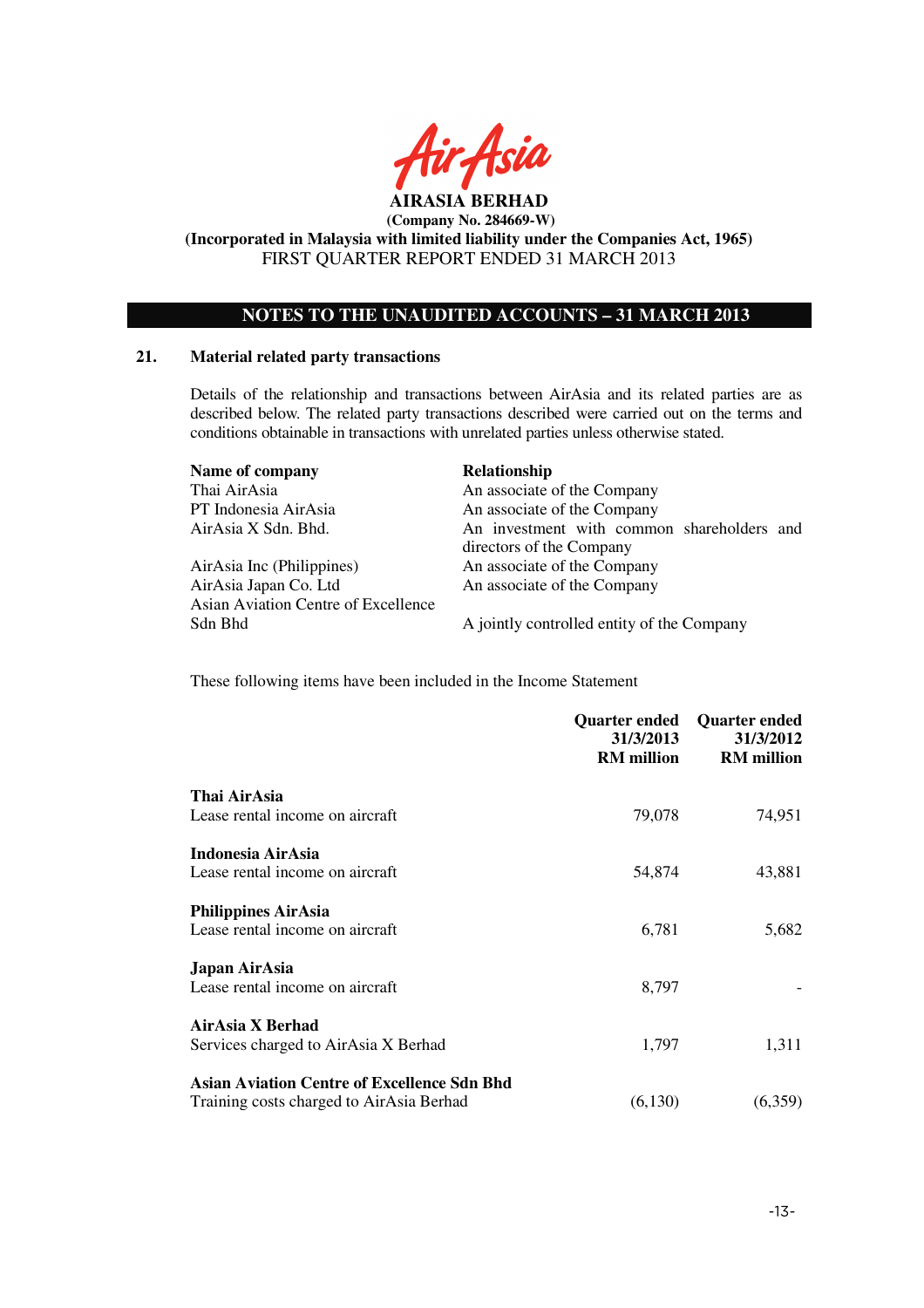

# **NOTES TO THE UNAUDITED ACCOUNTS – 31 MARCH 2013**

## **22. Review of performance**

## **Performance of current quarter against the same quarter last year for Malaysia**

| <b>Quarter Ended: 31 March</b>                                                            | <b>Jan-Mar 2013</b>      | Jan-Mar 2012             |
|-------------------------------------------------------------------------------------------|--------------------------|--------------------------|
| <b>RM'000</b>                                                                             |                          |                          |
| <b>Revenue</b>                                                                            | 1,300,784                | 1,168,398                |
| Operating expenses:<br>- Staff costs<br>- Depreciation of property, plant                 | (146, 251)               | (150, 978)               |
| and equipment<br>- Aircraft fuel expenses                                                 | (153, 958)<br>(522, 528) | (130, 742)<br>(442, 284) |
| - Maintenance and overhaul                                                                | (36, 857)                | (27, 622)                |
| - User charges and other related expenses                                                 | (124, 049)               | (108, 720)               |
| - Aircraft operating lease expenses                                                       | (44, 656)                | (40, 385)                |
| - Other operating expenses                                                                | (42, 853)                | (43, 104)                |
| Other (losses)/gains - net                                                                | 4,573                    | (10, 384)                |
| Other income                                                                              | 20,723                   | 25,896                   |
| <b>Operating Profit</b>                                                                   | 254,928                  | 240,075                  |
| Finance Income                                                                            | 19,771                   | 18,418                   |
| <b>Finance Costs</b>                                                                      | (106, 294)               | (95,005)                 |
| <b>Net operating profit</b>                                                               | 168,405                  | 163,488                  |
| Foreign Exchange gain/(loss) on borrowings<br>Foreign Exchange gain/(loss) on amounts due | (37, 688)                | 88,064                   |
| from associates and jointly-controlled entities                                           | 4,889                    | (28, 192)                |
| Share of results of jointly controlled entities                                           | (2, 346)                 | (2,989)                  |
| Share of results of associates                                                            | (1,420)                  | (7,965)                  |
| <b>Profit before tax</b>                                                                  | 131,840                  | 212,406                  |
| <b>Current Taxation</b>                                                                   | (4,210)                  | (3,800)                  |
| Deferred taxation                                                                         | (22, 837)                | (36, 169)                |
| <b>Profit after tax</b>                                                                   | 104,793                  | 172,437                  |
| <b>EBITDAR</b>                                                                            | 453,542                  | 411,202                  |
| <b>EBITDAR Margin</b>                                                                     | 35%                      | 35%                      |
| <b>EBIT Margin</b>                                                                        | 20%                      | 21%                      |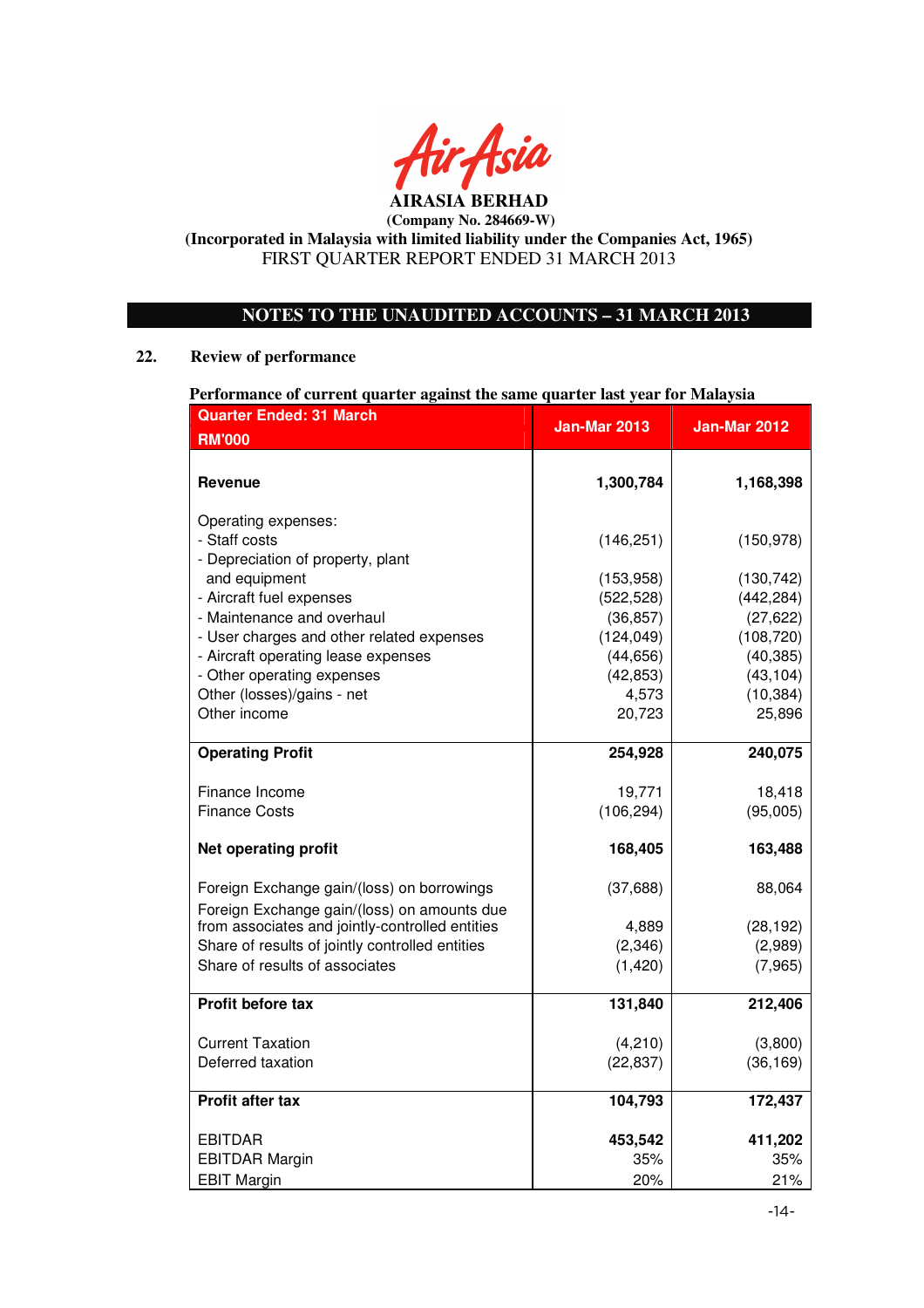

# **NOTES TO THE UNAUDITED ACCOUNTS – 31 MARCH 2013**

The Group recorded revenue of RM1,300.8 million for the quarter ended 31 March 2013 ("1Q13"), 11% higher than the revenue of RM1,168.4 million recorded in the quarter ended 31 March 2012 ("1Q12"). The revenue growth was supported by 7% growth in passenger volume while the average fare was 2% higher at RM180 as compared to RM177 achieved in 1Q12. Ancillary income per passenger year-on-year increased by 7% to RM42 from RM40. The seat load factor was 1 percentage point lower at 79% from 80% in the same period last year.

The profit before tax for the period was RM131.8 million compared to RM212.4 million in the same quarter of 2012 while the profit after tax for the period was RM104.8 million compared to RM172.4 million in the same quarter of 2012.

| Net Cash Flow (RM'000)                                                                          | <b>Jan - Mar 2013</b>             | <b>Oct – Dec 2012</b>             |
|-------------------------------------------------------------------------------------------------|-----------------------------------|-----------------------------------|
| Cash from Operations<br>Cash from Investing Activities<br><b>Cash from Financing Activities</b> | 368,332<br>(401, 830)<br>(29,766) | 604,147<br>(1,065,617)<br>483,987 |
| <b>Net Cash Flow</b>                                                                            | (63, 264)                         | 22,517                            |

#### **Cashflow commentary for current quarter against immediately preceding quarter**

The Group's cash from operations was RM368.3 million, compared to RM604.1 million in the immediate preceding quarter ended 31 December 2012. Net cash flow in the quarter amounted to a RM63.3 million outflow, as cash flows from investing and financing activities exceeded operating cash flows.

## **Balance sheet commentary for current quarter**

| <b>Balance Sheet</b><br><b>RM</b> million | <b>March 2013</b> | December 2012  |
|-------------------------------------------|-------------------|----------------|
| <b>Total Debt</b>                         | 8,464             | 8,409          |
| Cash<br><b>Net Debt</b>                   | 2,170<br>6,294    | 2,233<br>6,176 |
| Net Gearing                               | 1.39              | 1.30           |

The Group's total debt as of end of March 2013 was RM8.5 billion. The Group's net debt after offsetting the cash balances amounted to RM6.3 billion. This translates to a net gearing ratio of 1.39 times, 7% higher than the immediately preceding quarter.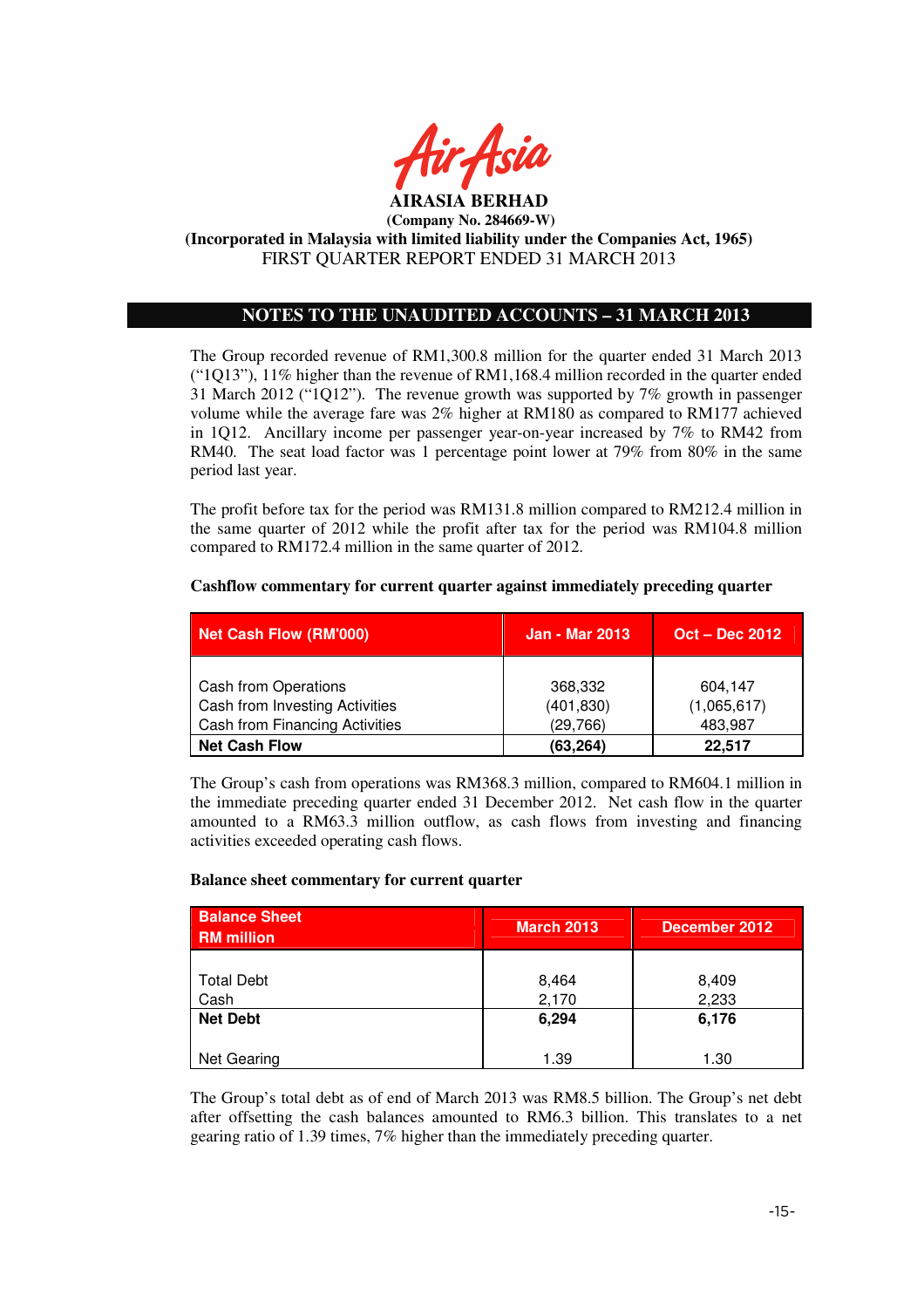

# **NOTES TO THE UNAUDITED ACCOUNTS – 31 MARCH 2013**

## **23. Jointly Controlled Entities and Associate Companies**

## **i) Associate Company - Thai AirAsia**

Thai AirAsia is an associate company owned 45% by AirAsia Berhad. As such it is accounted for using the equity method, as permitted by the Malaysian Accounting Standards Board MFRS128, Investments in Associates.

Thai AirAsia recorded revenue of THB6,028.9 million in 1Q13, 24% higher compared to the THB4,868.1 million achieved in 1Q12. The positive growth in revenue is attributed to 20% higher passenger volume achieved in 1Q13 as compared to 1Q12 coupled with a 4% increase in unit passenger revenue. Thai AirAsia achieved a seat load factor of 87% which is consistent with the seat load factor achieved in 1Q12. Average base fare increased by 5% from THB1,904 in 1Q12 to THB1,995 in 1Q13.

Thai AirAsia achieved a net profit of THB738.9 million in 1Q13, compared to a net profit of THB621.6 million in 1Q12.

AirAsia Berhad has recognized RM31.7 million as equity share in the Thai AirAsia net profit for 1Q13.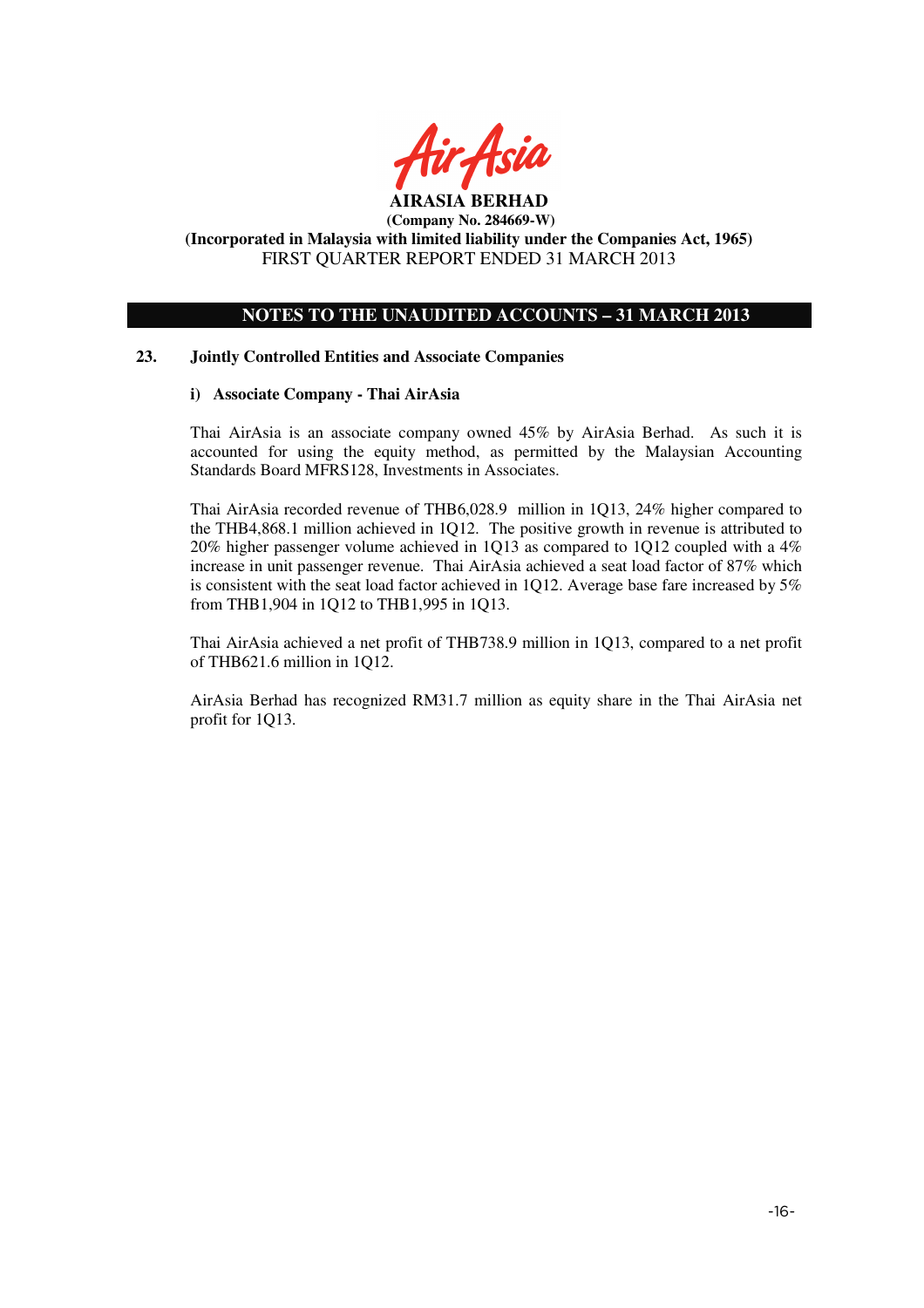

# **NOTES TO THE UNAUDITED ACCOUNTS – 31 MARCH 2013**

**Performance indicator for Thailand operations for current quarter against the same quarter last year** 

| <b>Quarter Ended: 31 March</b>     |           | Jan - Mar 2013   Jan - Mar 2012 | Change y-o-y |
|------------------------------------|-----------|---------------------------------|--------------|
|                                    |           |                                 |              |
| Passengers Carried                 | 2,563,757 | 2,131,397                       | 20%          |
| Capacity                           | 2,961,720 | 2,459,160                       | 20%          |
| Seat Load Factor                   | 87%       | 87%                             | 0 ppt        |
| RPK (million)                      | 2,614     | 2,174                           | 20%          |
| ASK (million)                      | 3,012     | 2,540                           | 19%          |
| Average Fare (THB)                 | 1,995     | 1,904                           | 5%           |
| Ancillary Income Per Pax (THB)     | 357       | 354                             | 1%           |
| Unit Passenger Revenue (THB)       | 2,352     | 2,258                           | 4%           |
| Revenue / ASK (THB)                | 2.00      | 1.92                            | 4%           |
| Revenue / ASK (US cents)           | 6.76      | 6.47                            | 4%           |
| Cost / ASK (THB)                   | 1.69      | 1.67                            | 1%           |
| Cost / ASK (US cents)              | 5.71      | 5.64                            | $1\%$        |
| Cost / ASK-ex Fuel (THB)           | 0.94      | 0.93                            | $0\%$        |
| Cost / ASK-ex Fuel (US cents)      | 3.17      | 3.15                            | $0\%$        |
| Aircraft (end of period)           | 28        | 24                              | 17%          |
| Average Stage Length (km)          | 1,017     | 1,033                           | $-2%$        |
| Number of Flights                  | 16,454    | 13,662                          | 20%          |
| <b>Fuel Consumed (Barrels)</b>     | 556,484   | 457,426                         | 22%          |
| Average Fuel Price (US\$ / Barrel) | 138       | 138                             | $0\%$        |

*Exchange Rate: USD:THB – 29.61 - prior year US cents figures are restated at current exchange rate* 

#### **Definition and calculation methodology**

| ASK (Available Seat Kilometres)    | Total available seats multiplied by the distance flown.        |
|------------------------------------|----------------------------------------------------------------|
| RPK (Revenue Passenger Kilometres) | Number of passengers carried multiplied by distance<br>flown   |
| Revenue/ASK                        | Total revenue divided by ASK                                   |
| Cost/ASK                           | Total expenses before interest and tax divided by ASK          |
| Cost/ASK – ex fuel                 | Costs, as defined above, less fuel expenses, divided by<br>ASK |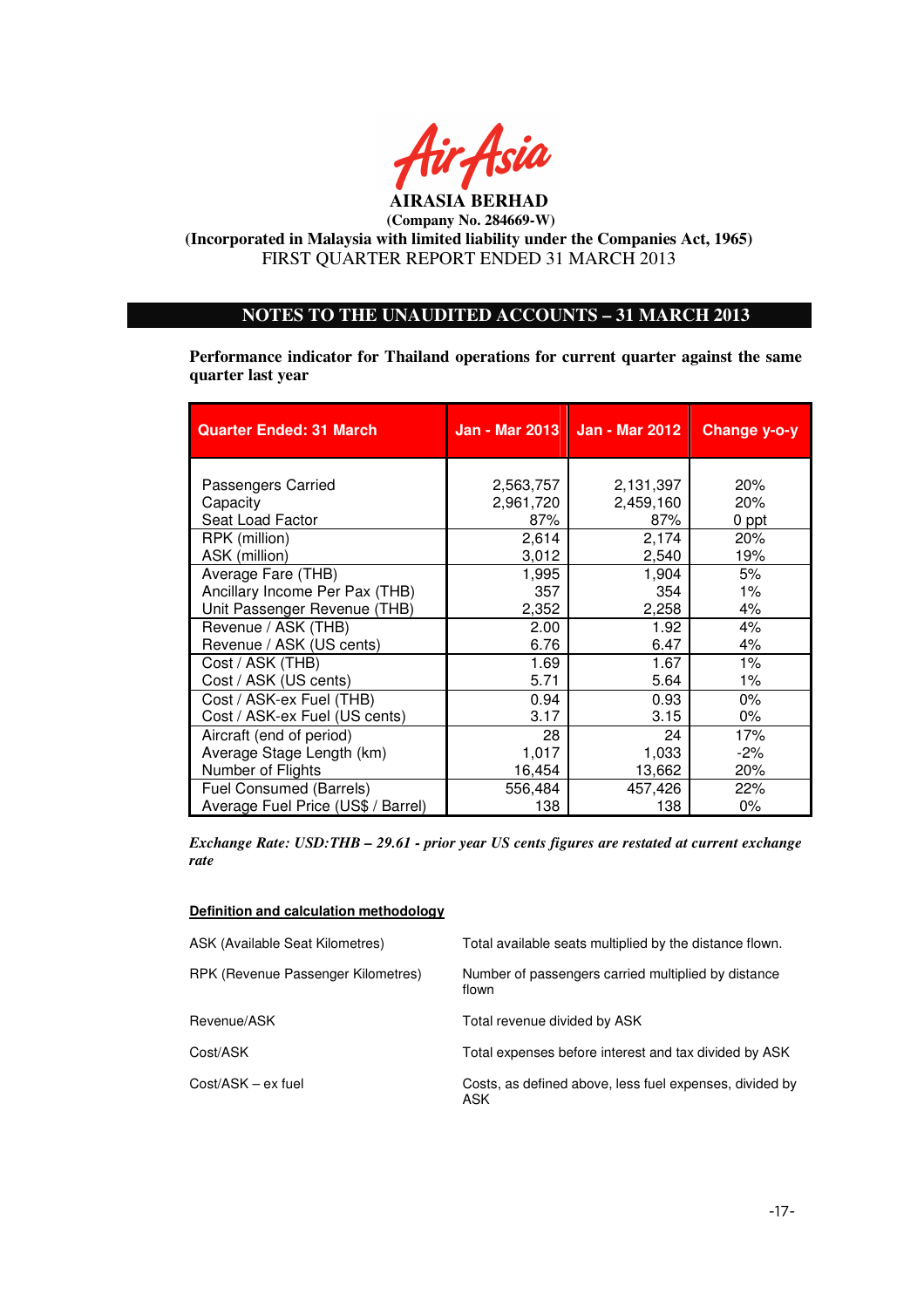

# **NOTES TO THE UNAUDITED ACCOUNTS – 31 MARCH 2013**

**Performance of current quarter against the same quarter last year for Thailand** 

| <b>Quarter Ended: 31 March</b>                                            | <b>Jan - Mar 2013</b> | <b>Jan - Mar 2012</b> |
|---------------------------------------------------------------------------|-----------------------|-----------------------|
| <b>THB'000</b>                                                            |                       |                       |
| <b>Revenue</b>                                                            | 6,028,958             | 4,868,109             |
| Operating expenses:<br>- Staff costs<br>- Depreciation of property, plant | (596, 720)            | (460, 253)            |
| and equipment                                                             | (59, 505)             | (17, 705)             |
| - Aircraft fuel expenses                                                  | (2, 272, 267)         | (1,867,950)           |
| - Maintenance & overhaul                                                  | (446, 635)            | (356, 893)            |
| -User charges and other related expenses                                  | (661, 902)            | (633, 674)            |
| - Aircraft operating lease expenses                                       | (774, 612)            | (753, 072)            |
| - Other operating expenses                                                | (345, 838)            | (242, 018)            |
| Other income                                                              | 60,375                | 92,288                |
| <b>Operating Profit</b>                                                   | 931,854               | 628,832               |
| Finance Income                                                            | 29,840                | 10,770                |
| <b>Finance Costs</b>                                                      | (25, 584)             | (16, 317)             |
| Profit before tax                                                         | 936,110               | 623,285               |
| Taxation                                                                  | (197, 150)            | (145, 758)            |
| <b>Profit after tax</b>                                                   | 738,960               | 477,527               |
| <b>EBITDAR</b>                                                            | 1,765,971             | 1,399,609             |
| <b>EBITDAR Margin</b>                                                     | 29%                   | 29%                   |
| <b>EBIT Margin</b>                                                        | 15%                   | 13%                   |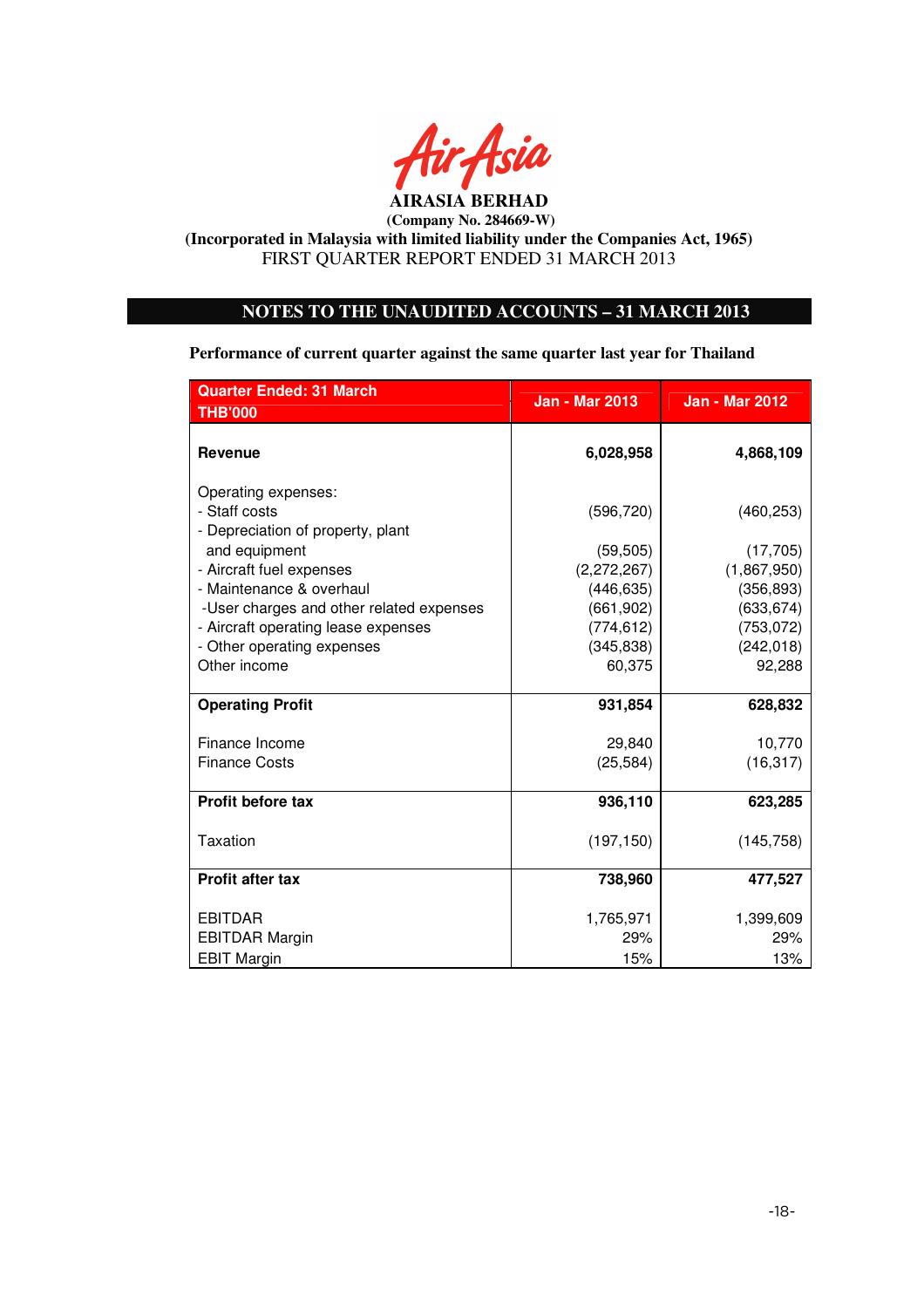

## **NOTES TO THE UNAUDITED ACCOUNTS – 31 MARCH 2013**

#### **Balance Sheet**

| <b>Quarter Ended: 31 March</b>        | <b>Mar 2013</b> | <b>Dec 2012</b> |
|---------------------------------------|-----------------|-----------------|
| <b>THB'000</b>                        |                 |                 |
|                                       |                 |                 |
| Property, Plant & Equipment           | 4,188,993       | 2,935,361       |
| <b>Prepaid Expenses</b>               | 335,971         | 233,859         |
| Inventory                             | 54,169          | 58,345          |
| Other Debtors & Prepayments           | 1,444,846       | 1,384,273       |
| General Investment                    | 8,769           | 8,769           |
| Cash & Short Term Deposits            | 7,263,262       | 6,161,070       |
| <b>Total Assets</b>                   | 13,296,010      | 10,781,677      |
|                                       |                 |                 |
| Sales In Advance                      | 4,012,691       | 3,582,160       |
| <b>Other Creditors &amp; Accruals</b> | 1,366,566       | 953,082         |
| Amounts Owing to Related Party        | 383,599         | 427,725         |
| Long Term Liabilities                 | 2,898,259       | 1,922,775       |
| <b>Total Liabilities</b>              | 8,661,115       | 6,885,742       |
|                                       |                 |                 |
| <b>Share Capital</b>                  | 435,556         | 435,556         |
| <b>Share Premium</b>                  | 2,628,786       | 2,628,786       |
| <b>Retained Earnings</b>              | 1,570,553       | 831,593         |
| <b>Total Equity</b>                   | 4,634,895       | 3,895,935       |

## **ii) Associate Company - Indonesia AirAsia**

Indonesia AirAsia is an associate company owned 49% by AirAsia Berhad. As such it is accounted for using the equity method, as permitted by the Malaysian Accounting Standards Board MFRS128, Investments in Associates. The Group's interest in Indonesia AirAsia has been reduced to zero and the Group will only recognize its share of profits after its share of profits equals the share of losses not previously recognized.

Indonesia AirAsia recorded revenue of IDR 1,222.5 billion in 1Q13, 34% higher as compared to the IDR 911.3 billion achieved in 1Q12. The positive growth in revenue can be attributed to higher passenger volumes which increased by 35% year-on-year and there was no change in the year-on-year unit passenger revenue. Anciliary income per passenger increased by 5% year-on-year. Passengers carried by Indonesia AirAsia increased as capacity rose 40% year-on-year while the seat load factor dropped 2ppt to 75%.

Indonesia AirAsia achieved an operating profit of IDR42.0 billion in 1Q13, compared to an operating profit of IDR15.4 billion in 1Q12. Indonesia AirAsia achieved a net profit of IDR1.4 billion in 1Q13 as compared to a net loss of IDR36.7 billion in 1Q12.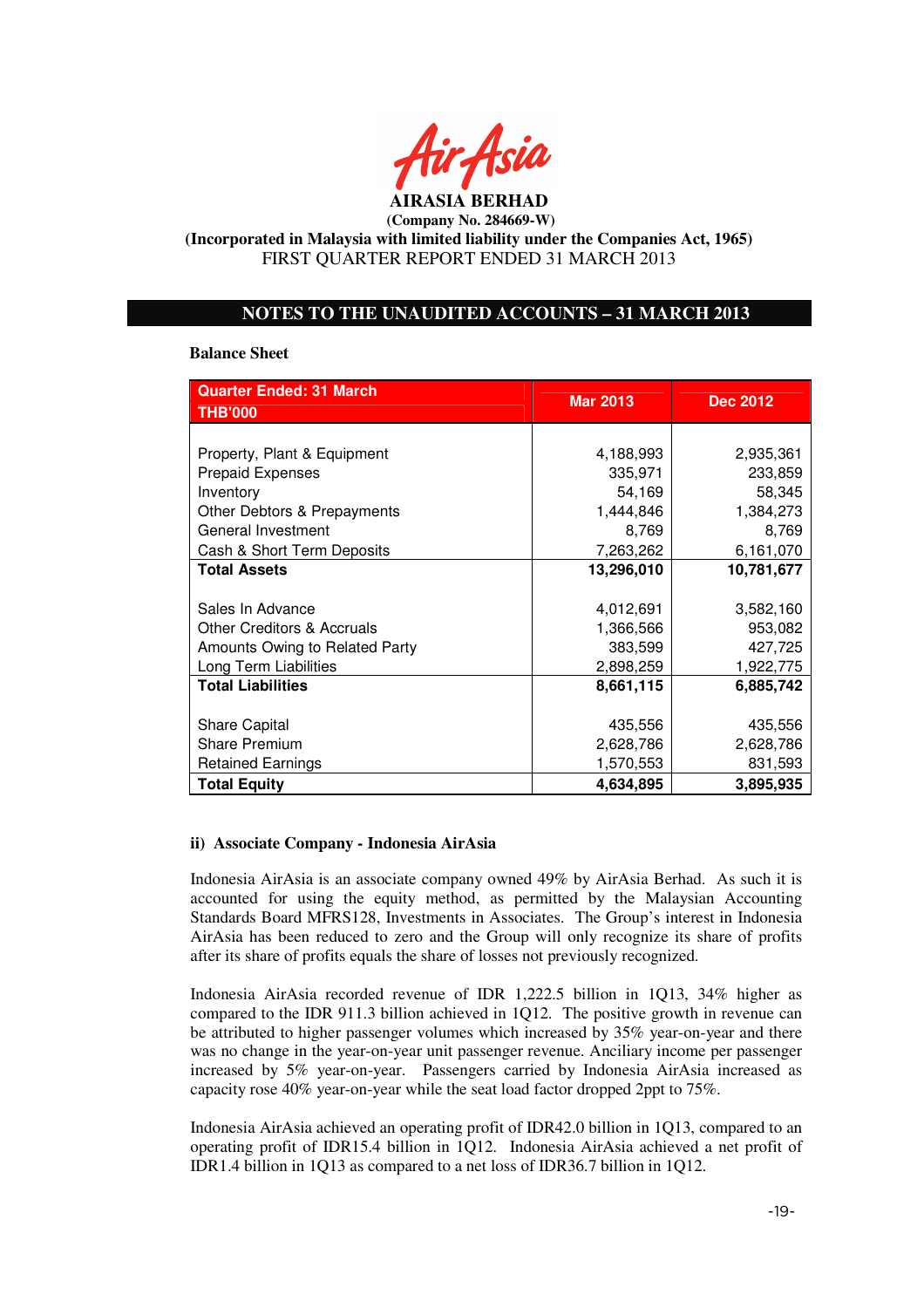

**AIRASIA BERHAD (Company No. 284669-W)** 

# **(Incorporated in Malaysia with limited liability under the Companies Act, 1965)**  FIRST QUARTER REPORT ENDED 31 MARCH 2013

# **NOTES TO THE UNAUDITED ACCOUNTS – 31 MARCH 2013**

The AirAsia Berhad share of the net profit in 1Q13 amounted to RM0.2 million. However, as the Group's interest in Indonesia AirAsia has been reduced to zero any profits will only be recognized when a total of RM163.0 million of unrecognized losses have been reversed.

## **Performance indicator for Indonesia operations for current quarter against the same quarter last year**

| <b>Quarter Ended: 31 March</b>     | <b>Jan - Mar 2013</b> | <b>Jan - Mar 2012</b> | Change y-o-y |
|------------------------------------|-----------------------|-----------------------|--------------|
|                                    |                       |                       |              |
|                                    |                       |                       |              |
| Passengers Carried                 | 1,720,594             | 1,273,353             | 35%          |
| Capacity                           | 2,309,400             | 1,654,380             | 40%          |
| Seat Load Factor                   | 75%                   | 77%                   | $-2$ ppt     |
| RPK (million)                      | 2,047                 | 1,601                 | 28%          |
| ASK (million)                      | 2,747                 | 2,117                 | 30%          |
| Average Fare (IDR)                 | 564,725               | 572,320               | -1%          |
| Ancillary Income Per Pax (IDR)     | 145,773               | 138,448               | 5%           |
| Unit Passenger Revenue (IDR)       | 710,498               | 710,768               | $0\%$        |
| Revenue / ASK (IDR)                | 445.04                | 430.54                | 3%           |
| Revenue / ASK (US cents)           | 4.59                  | 4.44                  | 3%           |
| Cost / ASK (IDR)                   | 429.76                | 423.24                | 2%           |
| Cost / ASK (US cents)              | 4.43                  | 4.36                  | 2%           |
| Cost / ASK-ex Fuel (IDR)           | 207.27                | 211.51                | $-2\%$       |
| Cost / ASK-ex Fuel (US cents)      | 2.14                  | 2.18                  | $-2\%$       |
| Aircraft (end of period)           | 22                    | 17                    | 29%          |
| Average Stage Length (km)          | 1,207                 | 1,289                 | -6%          |
| Number of Flights                  | 12,830                | 9,191                 | 40%          |
| Fuel Consumed (Barrels)            | 459,602               | 350,410               | 31%          |
| Average Fuel Price (US\$ / Barrel) | 137                   | 132                   | 4%           |

*Exchange Rate: USD:IDR – 9,697 - prior year US cents figures are restated at current exchange rate* 

#### **Definition and calculation methodology**

| ASK (Available Seat Kilometres)    | Total available seats multiplied by the distance flown.        |
|------------------------------------|----------------------------------------------------------------|
| RPK (Revenue Passenger Kilometres) | Number of passengers carried multiplied by distance<br>flown   |
| Revenue/ASK                        | Total revenue divided by ASK                                   |
| Cost/ASK                           | Total expenses before interest and tax divided by ASK          |
| $Cost/ASK - ex fuel$               | Costs, as defined above, less fuel expenses, divided by<br>ASK |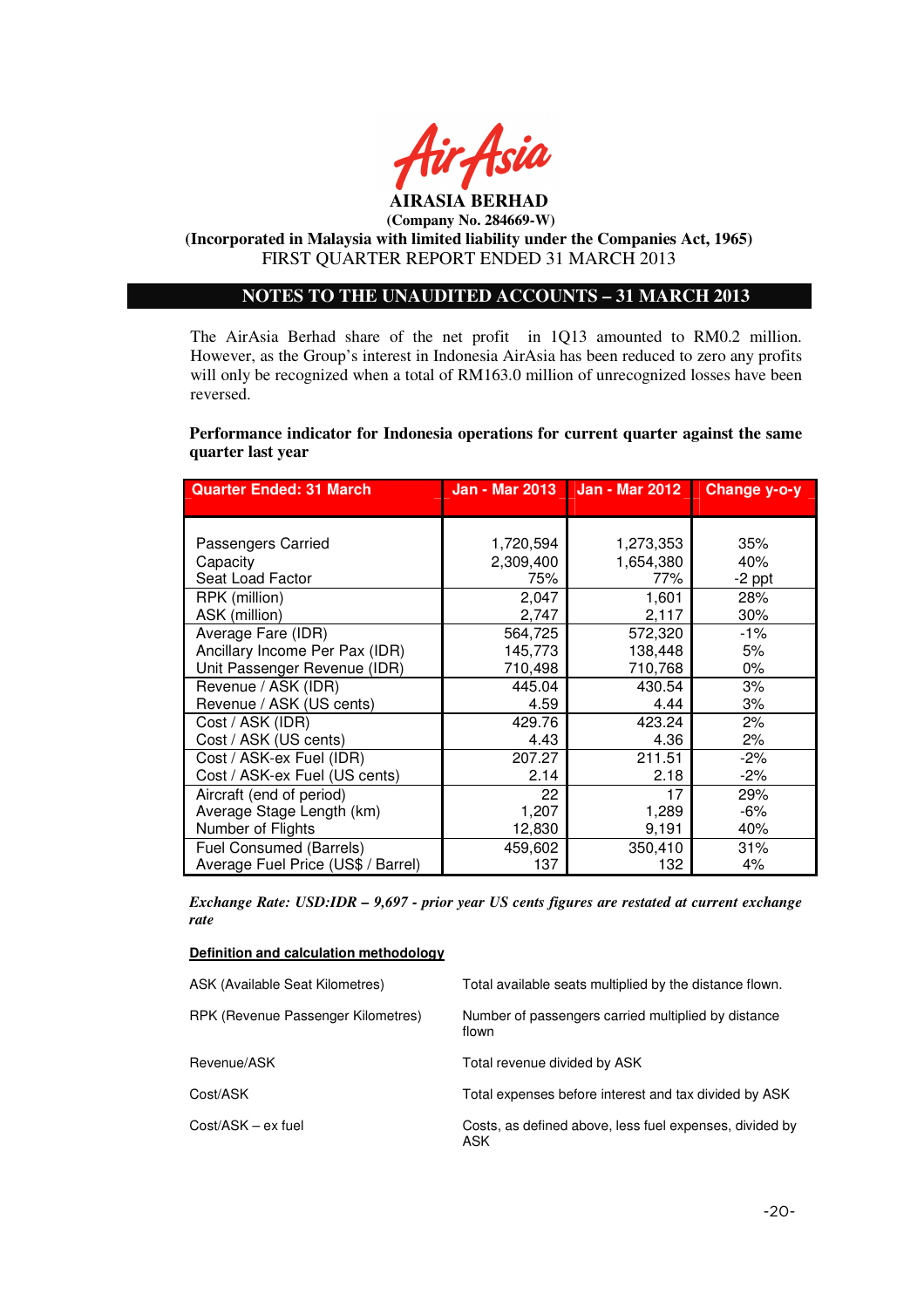

# **NOTES TO THE UNAUDITED ACCOUNTS – 31 MARCH 2013**

**Performance of current quarter against the same quarter last year for Indonesia** 

| <b>Quarter Ended: 31 March</b>            | <b>Jan - Mar 2013</b> | <b>Jan - Mar 2012</b> |
|-------------------------------------------|-----------------------|-----------------------|
| <b>IDR</b> million                        |                       |                       |
| <b>Revenue</b>                            | 1,222,479             | 911,345               |
| Operating expenses:                       |                       |                       |
| - Staff costs                             | (138, 492)            | (95, 281)             |
| - Depreciation                            | (22, 937)             | (22, 474)             |
| - Aircraft fuel expenses                  | (611, 165)            | (448, 181)            |
| - Aircraft operating lease expense        | (171, 728)            | (127, 869)            |
| - Maintenance & overhaul                  | (104, 823)            | (77,608)              |
| - User charges and other related expenses | (105, 474)            | (100, 449)            |
| - Other operating expenses                | (36, 196)             | (36, 580)             |
| Other income                              | 10,307                | 12,549                |
|                                           |                       |                       |
| <b>Operating Profit</b>                   | 41,971                | 15,452                |
| Finance Income                            | 633                   | (14, 023)             |
| <b>Finance Costs</b>                      | (41, 247)             | (38,083)              |
|                                           |                       |                       |
| Profit before tax                         | 1,357                 | (36, 654)             |
| Taxation                                  |                       |                       |
| Profit after tax                          | 1,357                 | (36, 654)             |
|                                           |                       |                       |
| <b>EBITDAR</b>                            | 236,636               | 165,795               |
| <b>EBITDAR Margin</b>                     | 19%                   | 18%                   |
| <b>EBIT Margin</b>                        | 3%                    | 2%                    |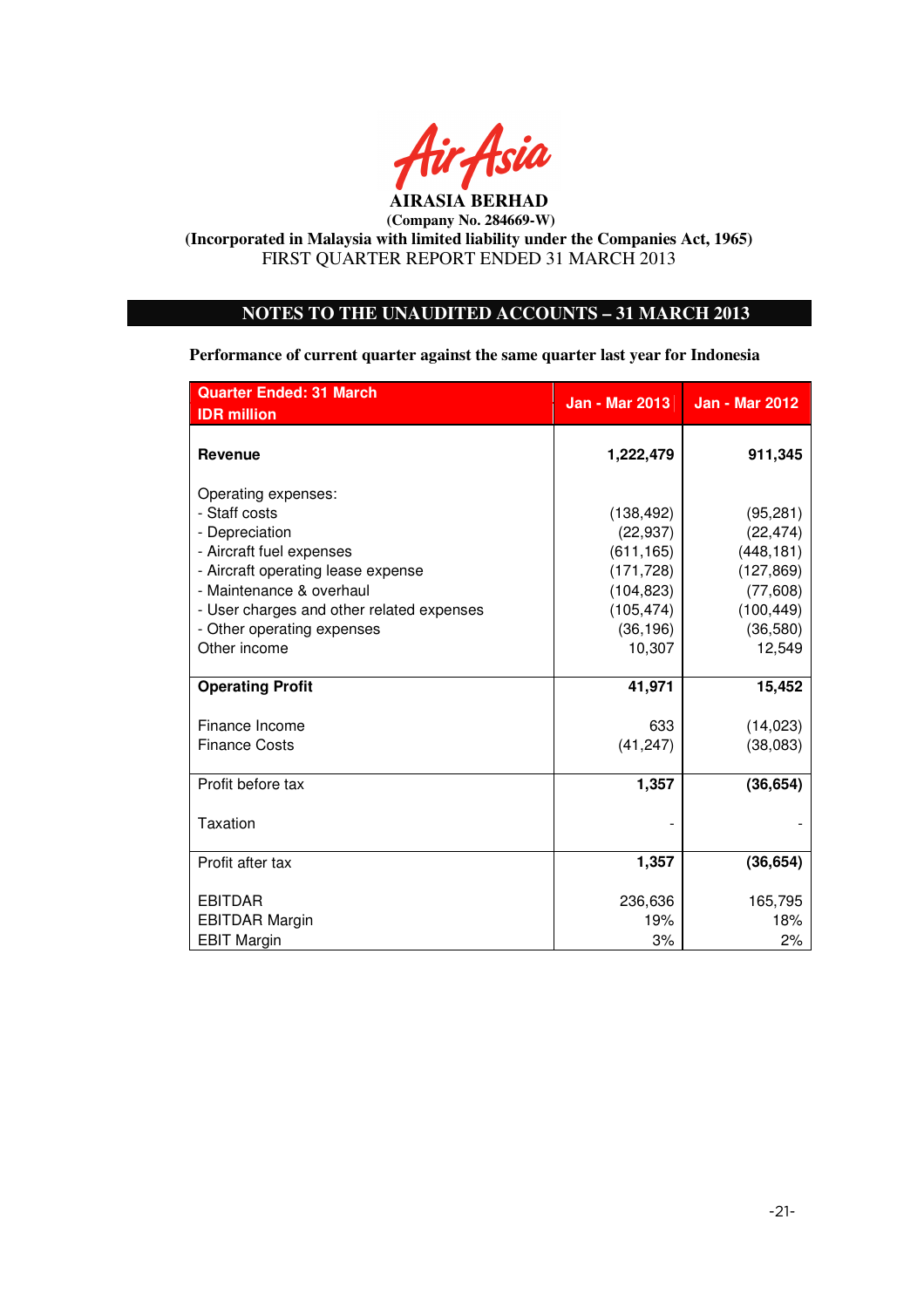

## **NOTES TO THE UNAUDITED ACCOUNTS – 31 MARCH 2013**

#### **Balance Sheet**

| <b>Quarter Ended: 31 March</b>        | <b>Mar 2013</b> | <b>Dec 2012</b> |  |
|---------------------------------------|-----------------|-----------------|--|
| <b>IDR</b> million                    |                 |                 |  |
|                                       |                 |                 |  |
| Property, Plant & Equipment           | 1,647,359       | 1,666,201       |  |
| Work In Progress                      | 228             | 228             |  |
| Deferred Expenditure                  |                 |                 |  |
| Inventory                             | 2,041           | 2,068           |  |
| Other Debtors & Prepayments           | 496,828         | 439,089         |  |
| Amounts Owing from Related Party      | 104,267         |                 |  |
| <b>Maintenance Reserves</b>           | 138,937         | 89,640          |  |
| Cash & Short Term Deposits            | 63,994          | 91,618          |  |
| <b>Total Assets</b>                   | 2,453,654       | 2,288,844       |  |
|                                       |                 |                 |  |
| Sales In Advance                      | 594,156         | 569,770         |  |
| <b>Other Creditors &amp; Accruals</b> | 1,057,841       | 690,998         |  |
| Amounts Owing to Related Party        | 14,214          | 269,356         |  |
| Borrowings                            | 1,898,614       | 1,871,247       |  |
| <b>Total Liabilities</b>              | 3,564,825       | 3,401,371       |  |
|                                       |                 |                 |  |
| <b>Share Capital</b>                  | 180,000         | 180,000         |  |
| <b>Share Premium</b>                  |                 |                 |  |
| <b>Retained Earnings</b>              | (1, 291, 170)   | (1,292,527)     |  |
| <b>Total Equity</b>                   | (1, 111, 170)   | (1, 112, 527)   |  |

## **iii) Jointly Controlled Entity – Asian Aviation Centre of Excellence Sdn Bhd ('AACOE')**

AACOE is a joint venture company which is incorporated in Malaysia and is owned in equal shares by AirAsia Berhad and CAE Inc, a Canadian incorporated aviation training organization. AACOE recorded a net profit of RM3.8 million in the quarter of which RM1.9 million is equity accounted in the AirAsia Berhad income statement.

#### **iv) Jointly Controlled Entity – AAE Travel Pte Ltd ('AAE Travel')**

AAE Travel is a joint venture company which is incorporated in Singapore and is owned in equal shares by AirAsia Berhad and Expedia Inc, a USA incorporated on-line travel agent. AAE Travel recorded a net loss of RM8.5 million in the quarter of which RM4.2 million is equity accounted in the AirAsia Berhad income statement.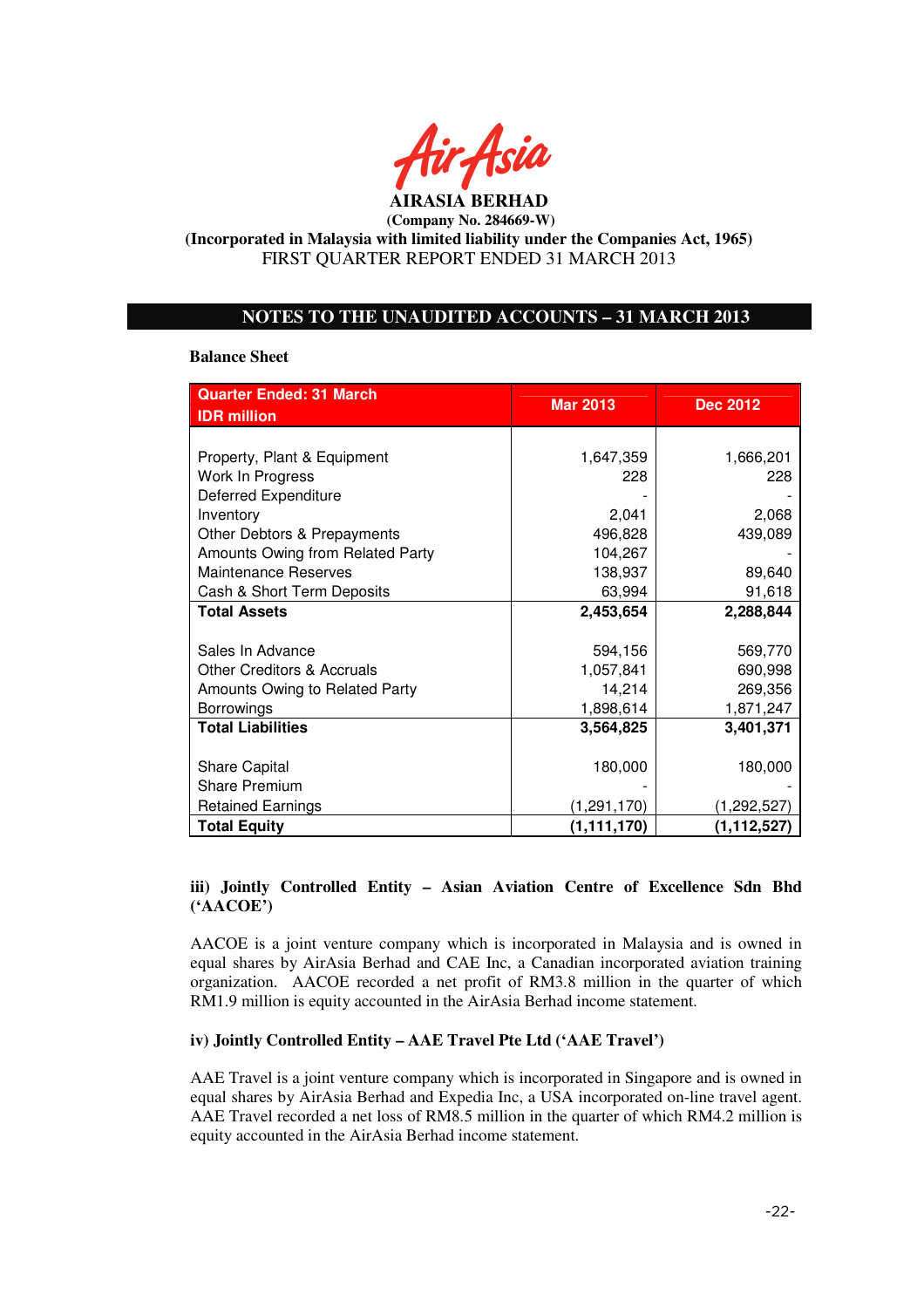

# **NOTES TO THE UNAUDITED ACCOUNTS – 31 MARCH 2013**

## **v) Jointly Controlled Entity – Think Big Digital Sdn Bhd ('BIG')**

BIG is a joint venture company which is incorporated in Malaysia and is owned in equal shares by AirAsia Berhad and Tune Money International Sdn Bhd. BIG recorded a net loss of RM1.9 million in the quarter under review of which RM nil is equity accounted in the AirAsia Berhad income statement. As the Group's interest in BIG has been reduced to zero, in accordance with MFRS128, any profits will only be recognized when a total of RM20.7 million of unrecognized losses have been reversed.

## **vi) Associate Company – AirAsia Inc ('AirAsia Philippines')**

AirAsia Philippines is an associate company which is incorporated in the Republic of the Philippines and is 40% owned by AirAsia Berhad. AirAsia Philippines recorded a net loss of RM20.0 million in the quarter under review. As the Group's interest in AirAsia Philippines has been reduced to zero, in accordance with MFRS128, any profits will only be recognized when a total of RM37.7 million of unrecognized losses have been reversed.

## **vii) Associate Company – AirAsia Japan Co., Ltd ('AirAsia Japan')**

AirAsia Japan is an associate company which is incorporated in Japan and is 49% owned by AirAsia Berhad. AirAsia Japan recorded a net loss of RM67.0 million in the quarter under review of which RM33.2 million is equity accounted in the financial statements of AirAsia Berhad.

## **24. Variation of results against preceding quarter**

The Group achieved a profit after taxation of RM104.8 million for the quarter under review. This is RM245.8 million lower compared to the RM350.6 million profit after taxation achieved in the immediately preceding quarter ended 31 December 2012.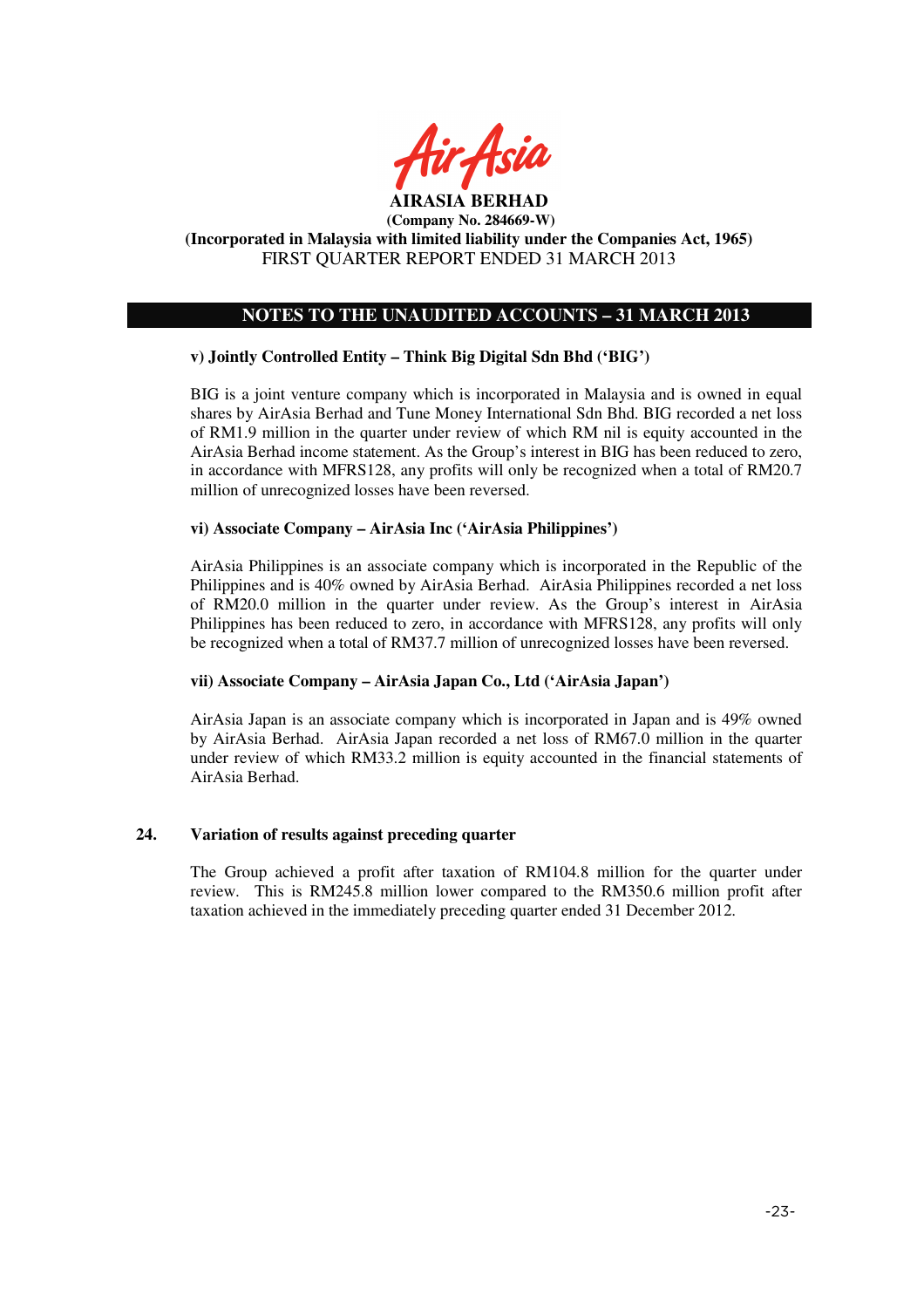

# **NOTES TO THE UNAUDITED ACCOUNTS – 31 MARCH 2013**

#### **25. Commentary on prospects**

The Group will take delivery of five A320 aircraft in the second quarter of the year, which will be deployed in Indonesia (2), Malaysia (1), Japan (1) and Thailand (1).

In Malaysia, forward loads for the remaining months of the second quarter are higher than in the prior year with base fares slightly lower than the prior year. Passenger numbers are expected to be particularly strong in May - June due to the school holidays. Forward loads and average fares in Thailand are better than in the prior year, while in Indonesia fares are higher but load factors slightly lower compared to the previous year as a consequence of new route launches. In the Philippines and Japan loads and fares are in line with expectations and better than previous quarters.

In Thailand, demand for tourism and travel remains seasonally strong in the second quarter of the year, and is especially benefitting from increasing visitor numbers arriving from China. TAA will continue to focus on domestic, southern China and Indo-China routes in the remaining quarters of 2013, where forward bookings remain strong.

Indonesia AirAsia has maintained strong passenger growth momentum and more passengers flew with IAA in Q1 2013 as compared to the same period last year. A year-onyear increase of between 25% - 35% in the number of passengers is expected in the second quarter of 2013, supported by the increase in the A320 fleet size and the launch of new international services to destinations in Malaysia, coupled with additional frequencies on existing routes. IAA will continue its promotional campaigns to maintain a high load factor, attract price-sensitive customers and to achieve higher yields.

On 10 May 2013, Philippines AirAsia completed the acquisition of 85% of the economic interest of Zest Airways Inc for a consideration of USD16.0m in cash and a 13% equity share in Philippines AirAsia. Following the acquisition PAA will be able to access the principal Manila airport, NAIA, and take advantage of the additional passenger traffic connecting to other parts of the Philippines. Tourist arrivals in the Philippines continue to post remarkable growth which augurs well for AirAsia and the aviation industry.

Since its launch in 2012, Japan AirAsia has failed to track its proposed business plan. The joint-venture shareholders are now exploring all the available options to improve the performance of the company. In the second quarter of the year Japan AirAsia will take delivery of one aircraft.

The outlook for the second quarter of the year should be seen in the context of the current prices of oil and aviation fuel. However, barring any unforeseen circumstances, the Directors remain positive for the prospects of the Group for the second quarter and the remainder of 2013.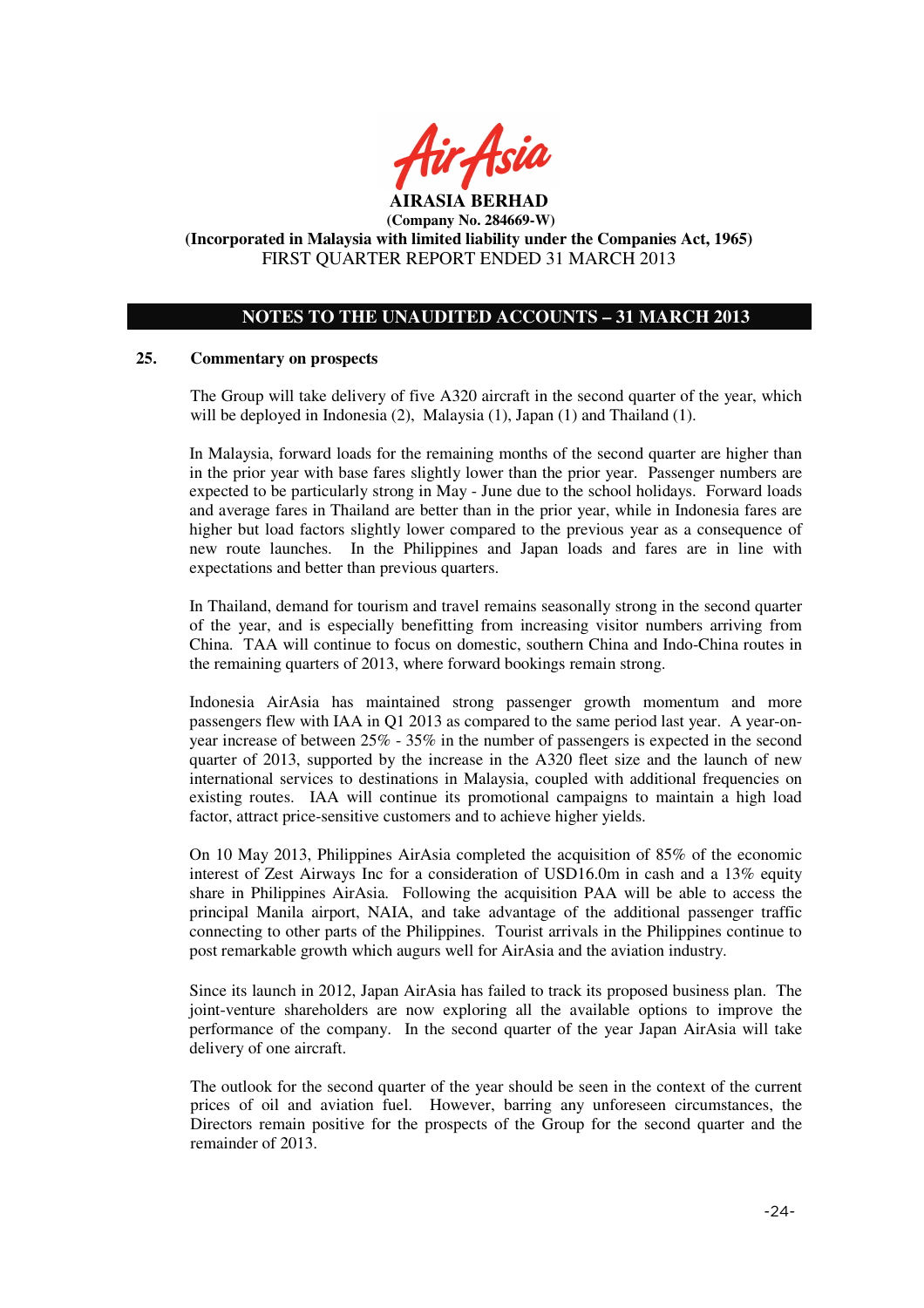

## **AIRASIA BERHAD (Company No. 284669-W)**

# **(Incorporated in Malaysia with limited liability under the Companies Act, 1965)**  FIRST QUARTER REPORT ENDED 31 MARCH 2013

# **NOTES TO THE UNAUDITED ACCOUNTS – 31 MARCH 2013**

## **26. Profit forecast**

As AirAsia Berhad does not provide profit forecasts the disclosure requirements are not applicable.

# **27. Finance income/(costs)**

|                                                     | <b>Group and Company</b> |                |                |                |
|-----------------------------------------------------|--------------------------|----------------|----------------|----------------|
| All figures in RM'000                               | <b>Quarter</b>           | <b>Quarter</b> | <b>Year to</b> | <b>Year to</b> |
|                                                     | <b>Ended</b>             | <b>Ended</b>   | <b>Date</b>    | <b>Date</b>    |
|                                                     | 31/3/13                  | 31/3/12        | 31/3/13        | 31/3/12        |
| <b>Finance income</b>                               |                          |                |                |                |
| from<br>due<br>Interest<br>amounts<br><sub>on</sub> |                          |                |                |                |
| associates and JV entities                          | 12,485                   | 12,614         | 12,485         | 12,614         |
| Interest on deposits                                | 5,310                    | 1,703          | 5,310          | 1,703          |
| Other interest income                               | 1,976                    | 4,101          | 1,976          | 4,101          |
|                                                     | 19,771                   | 18,418         | 19,771         | 18,418         |
| <b>Finance costs</b>                                |                          |                |                |                |
| <b>Bank borrowings</b>                              | (103, 856)               | (92, 590)      | (103, 856)     | (92, 590)      |
| Amortisation of premiums for                        |                          |                |                |                |
| interest rate caps                                  | (1,982)                  | (1,951)        | (1,982)        | (1,951)        |
| Bank facilities and other charges                   | (456)                    | (464)          | (456)          | (464)          |
|                                                     | (106, 294)               | (95,005)       | (106, 294)     | (95,005)       |
|                                                     |                          |                |                |                |
| Net cost                                            | (86, 523)                | (76, 587)      | (86, 523)      | (76, 587)      |
|                                                     |                          |                |                |                |
| Foreign exchange gains/(losses)                     |                          |                |                |                |
| <b>Borrowings</b>                                   |                          |                |                |                |
| - realized                                          | (2,900)                  | (1, 142)       | (2,900)        | (1,142)        |
| - unrealized                                        | (68, 633)                | 193,303        | (68, 633)      | 193,303        |
| - fair value movement recycled                      |                          |                |                |                |
| from cash flow hedge reserve                        | 33,845                   | (104,097)      | 33,845         | (104, 097)     |
|                                                     | (37, 688)                | 88,064         | (37, 688)      | 88,064         |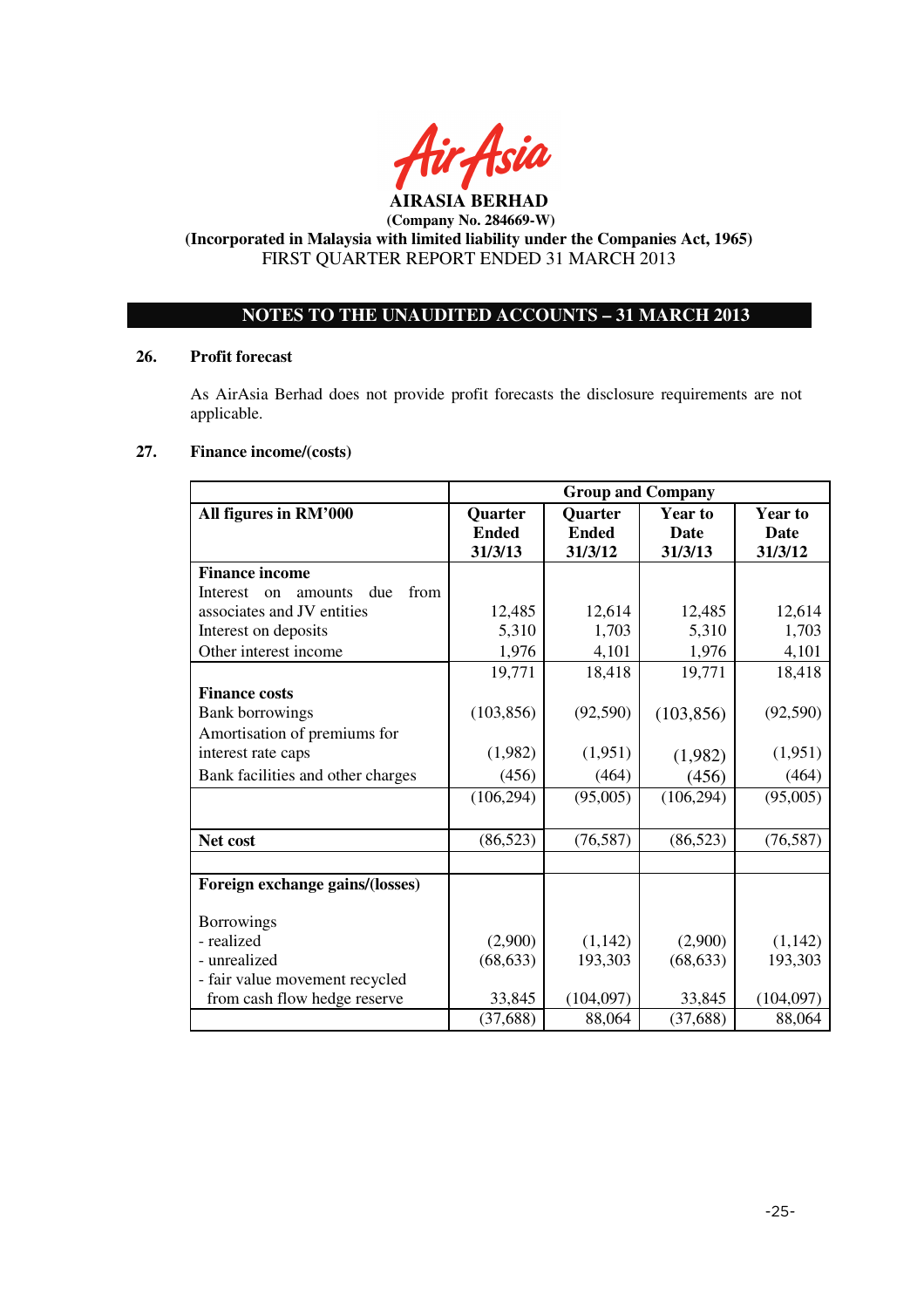

# **NOTES TO THE UNAUDITED ACCOUNTS – 31 MARCH 2013**

#### **28. Income tax expense**

#### *Current taxation*

The current taxation charge of RM4.2 million comprises tax payable on interest income.

#### *Deferred taxation*

An additional RM22.8 million deferred tax charge arose in the current financial period as a result of the increase in deferred tax liabilities arising from the increase in the difference between the net book value and tax written down value of property, plant and equipment. The reduction of the deferred tax asset is a result of the utilization of capital allowances granted.

## **29. Unquoted investments and properties**

There was no purchase or disposal of unquoted investments or properties for the quarter under review and financial period to date.

#### **30. Quoted investments and properties**

There was no purchase or disposal of quoted securities for the quarter under review and financial period to date.

## **31. Status of corporate proposals announced**

#### *AirAsia India Joint Venture*

There have not been any further changes in the status of the AirAsia India joint venture since the announcement made on 18 April 2013.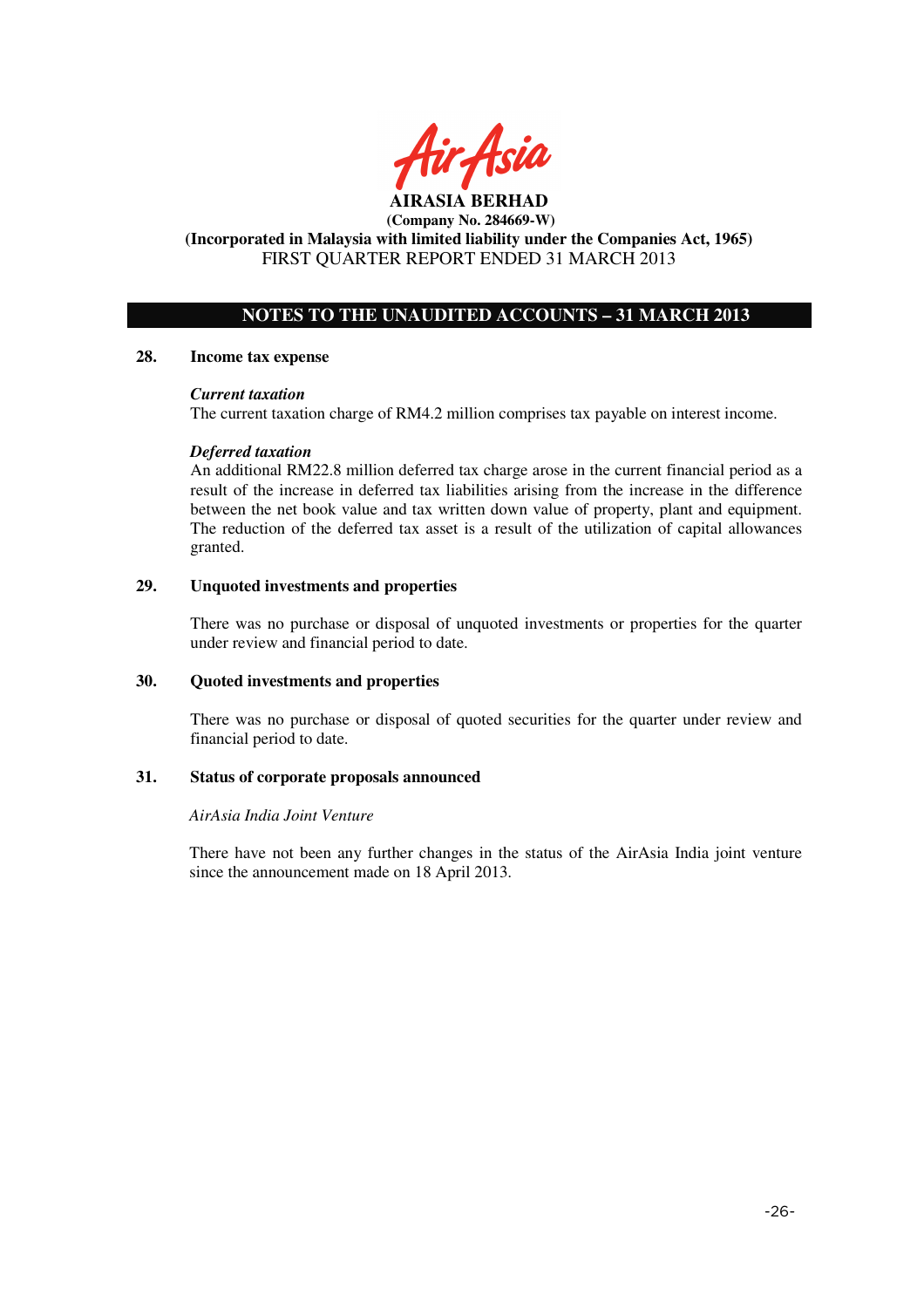

# **NOTES TO THE UNAUDITED ACCOUNTS – 31 MARCH 2013**

## **32. Borrowings and debt securities**

|                   | At 31/3/2013<br><b>RM'000</b> | At 31/12/2012<br><b>RM'000</b> |  |
|-------------------|-------------------------------|--------------------------------|--|
| <b>Current</b>    | 1,126,154                     | 1,126,154                      |  |
| Non-current       | 7,337,740                     | 7,283,185                      |  |
| <b>Total Debt</b> | 8,463,894                     | 8,409,339                      |  |

The borrowings are mainly in the form of term loans which are for the purchase of new Airbus A320-200 aircraft.

The maturity period of non-current borrowing is 14 years and below. Borrowings are denominated in US Dollar (predominantly), RM and Euro. The Company has substantially hedged its foreign exchange exposure through foreign exchange contracts as explained in Note 33 (i).

The Company's aircraft financing facilities are principally secured by the following types of security:

- (a) Assignment of rights under contract with Airbus over each aircraft
- (b) Assignment of insurance and reinsurances of each aircraft
- (c) Assignment of airframe and engine warranties of each aircraft
- (d) Mortgage of the aircraft
- (e) Deregistration Power of Attorney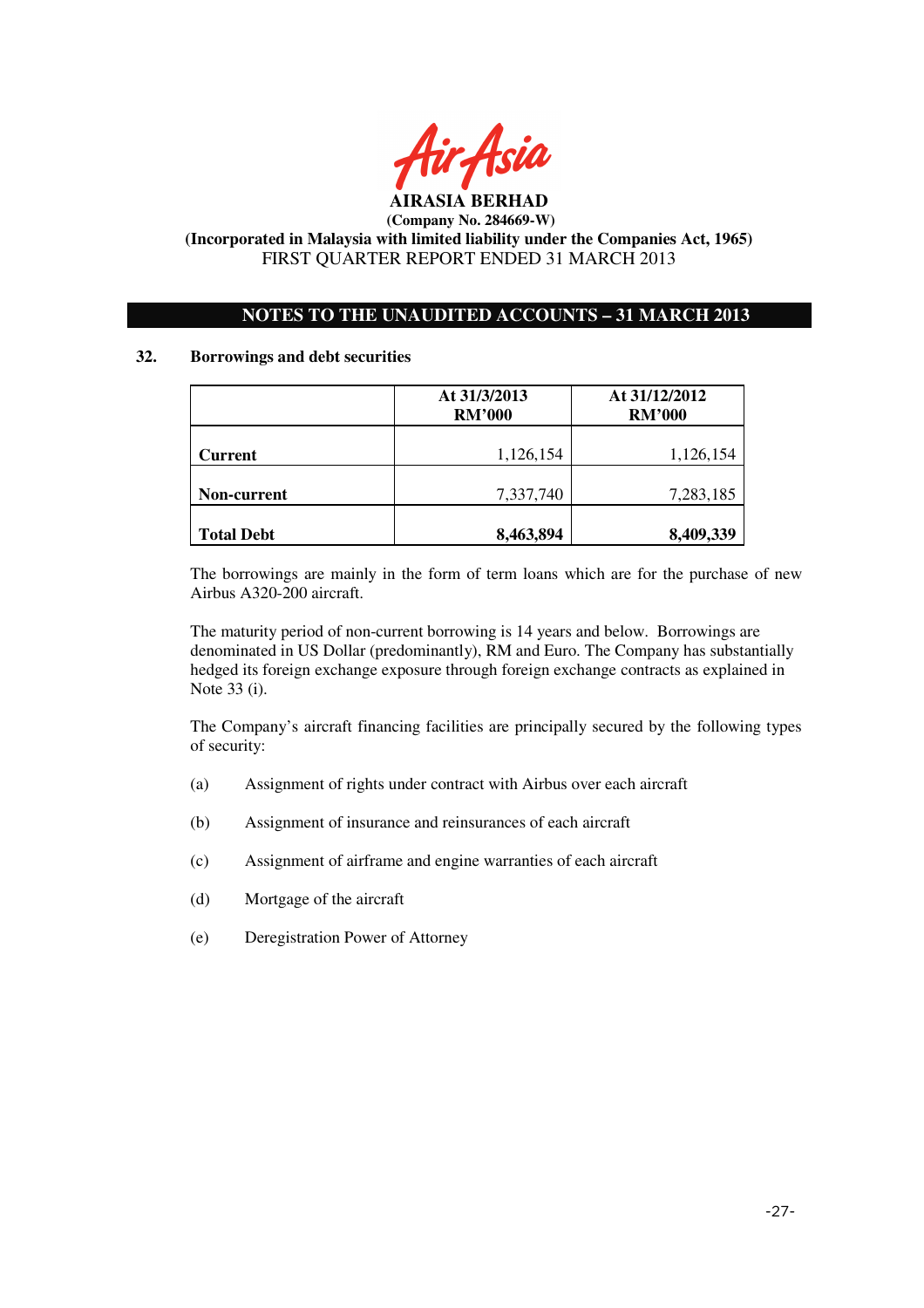

# **NOTES TO THE UNAUDITED ACCOUNTS – 31 MARCH 2013**

## **33. Derivative Financial Instruments:**

The fair value of derivative financial instruments is determined in accordance with FRS139 "Financial Instruments: Recognition and Measurement"

(i) Forward Foreign Exchange Contracts

As at 31 March 2013, the Group has hedged approximately 36% of its dollar liabilities on its aircraft and engine loans into Malaysian Ringgit ("MYR") by using long dated foreign exchange forward contracts. The calculation includes loans for aircraft deployed to Thai AirAsia and Indonesia AirAsia where AirAsia receives lease payments in USD. However, if the calculation is based on loans of aircraft deployed to Malaysia, approximately 58% of the loans are hedged from USD into MYR. The latest weighted average of USDMYR forward exchange rate is 3.2245.

(ii) Interest Rate Hedging

The Group has entered into interest rate hedging transactions to hedge against fluctuations in the US\$ Libor on its existing and future aircraft financing for aircraft delivering from 2005 to 2013. As at 31 March 2013, there are 6 forward start US\$ varying from 1.99% to 2.00%, with 12 years tenure for future aircraft loans for aircraft purchases delivering in the remaining of 2013.

(iii) Fuel Hedging

As at 31 March 2013, the Group has entered into Singapore Jet Kerosene fixed swaps which represent up to 35% of the Group's total budgeted fuel consumption for the remaining of 2013 with a weighted average of price US\$123.75 per barrel.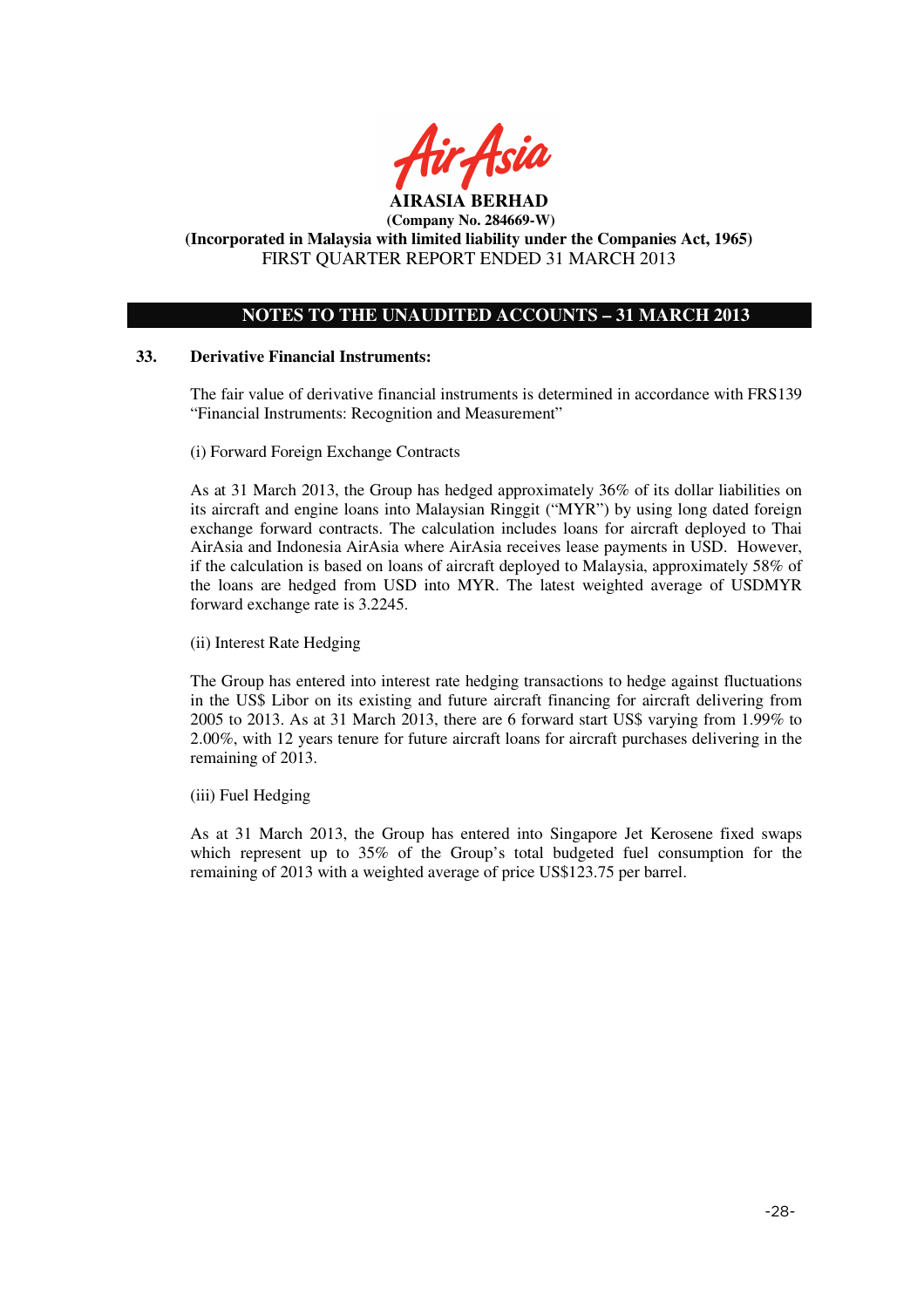

# **NOTES TO THE UNAUDITED ACCOUNTS – 31 MARCH 2013**

# **33. Derivative financial instruments (continued)**

| <b>Type of derivatives</b>                | <b>Notional Value</b><br>as at 31/03/2013 | <b>Fair Value</b><br>as at 31/03/2013<br><b>Assets/(Liabilities)</b><br>RM (million) |  |
|-------------------------------------------|-------------------------------------------|--------------------------------------------------------------------------------------|--|
| (i) Fuel contract                         | Barrels (million)                         |                                                                                      |  |
| - less than 1 year                        | 1.3                                       | (3.4)                                                                                |  |
| - 1 year to 3 years                       |                                           |                                                                                      |  |
| <b>Total</b>                              | 1.3                                       | (3.4)                                                                                |  |
|                                           | RM (million)                              | RM (million)                                                                         |  |
| (ii) Interest rate contracts              |                                           |                                                                                      |  |
| - less than 1 year<br>- 1 year to 3 years |                                           |                                                                                      |  |
| - more than 3 years                       | 4,177.3                                   | (444.9)                                                                              |  |
| <b>Total</b>                              | 4,177.3                                   | (444.9)                                                                              |  |
| (iii) Foreign currency contracts          | RM (million)                              | RM (million)                                                                         |  |
| - less than 1 year                        |                                           |                                                                                      |  |
| - 1 year to 3 years                       | 16.6                                      | (0.7)                                                                                |  |
| - more than 3 years                       | 3,508.2                                   | (19.8)                                                                               |  |
| <b>Total</b>                              | 3,524.8                                   | (20.5)                                                                               |  |

The related accounting policies, cash requirements of the derivatives, risks associated with the derivatives and policies to mitigate those risks are unchanged since the last financial year.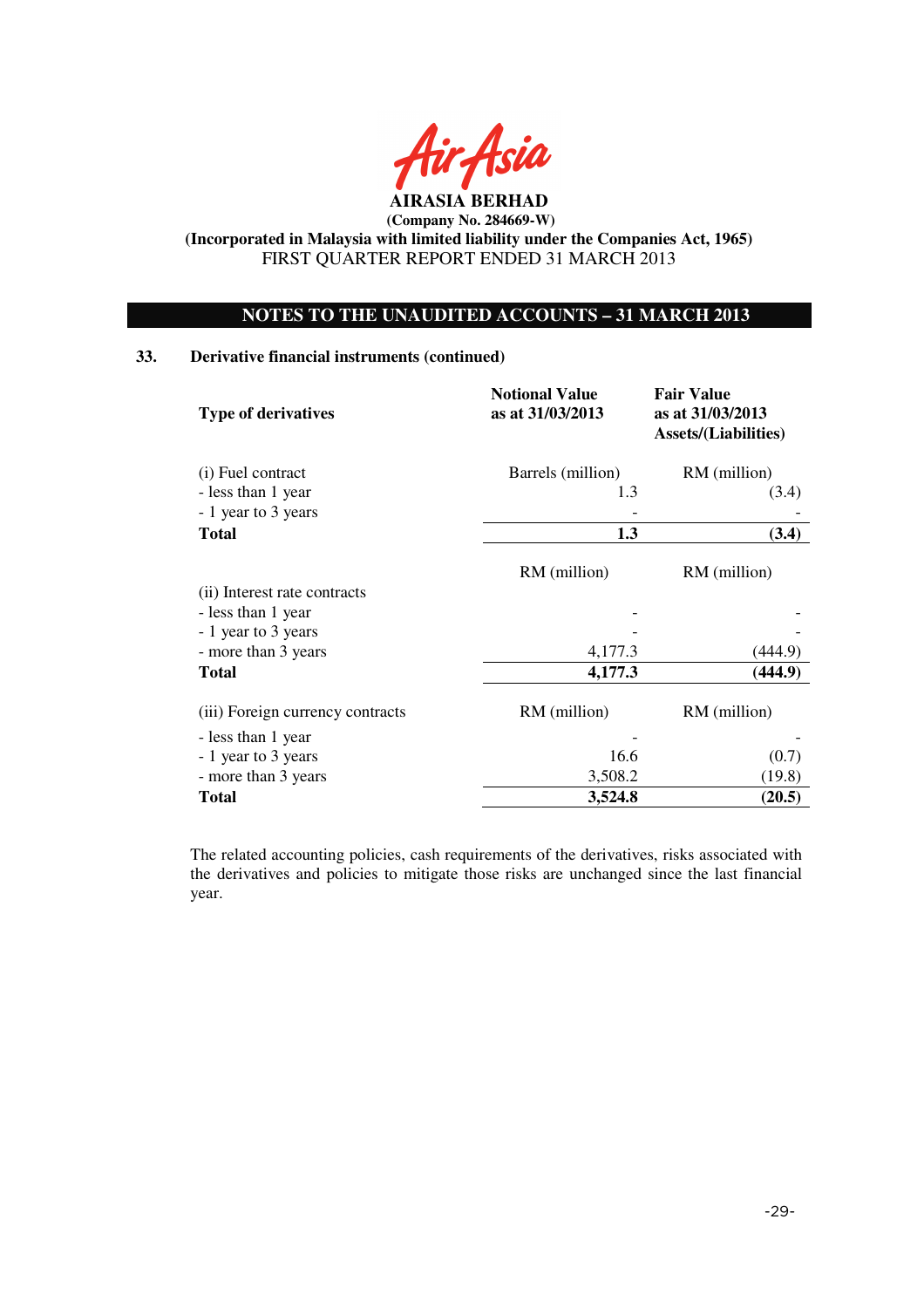

# **NOTES TO THE UNAUDITED ACCOUNTS – 31 MARCH 2013**

## **34. Material litigation**

As at 22 May 2013, there was no material litigation against the Group.

#### **35. Proposed dividend**

The Board has declared and approved a single tier interim 'special' dividend of 18.0 sen per ordinary share on 2,779,906,580 ordinary shares for the year ended 31 December 2012, amounting to a dividend payable of RM500,383,184. The dividend was paid on 12 April 2013 to shareholders whose name appear in the Record of Depositors at the close of business on 13 March 2013. As the dividend was declared in the quarter under review, the single tier interim 'special' dividend of RM500,383,184 was recognized as a liability within Trade and Other Payables as at 31 March 2013.

In addition to this, the Board recommends a final tax exempt (single tier) dividend in respect of the financial year ended 31 December 2012 of 6.0 sen per share. The final dividend is subject to the approval of the shareholders at the forthcoming Annual General Meeting ("AGM").

#### **36. Earnings per share**

#### *(a) Basic earnings per share*

 Basic earnings per share of the Group are calculated by dividing the net profit for the period by the weighted average number of ordinary shares in issue during the period.

|                                                                                         | <b>INDIVIDUAL QUARTER</b> |                       | <b>CUMULATIVE QUARTER</b> |                       |
|-----------------------------------------------------------------------------------------|---------------------------|-----------------------|---------------------------|-----------------------|
|                                                                                         | <b>Current</b>            | <b>Preceding Year</b> | <b>Current</b>            | <b>Preceding Year</b> |
|                                                                                         | <b>Quarter</b>            | <b>Quarter</b>        | <b>Year to Date</b>       | to Date               |
|                                                                                         | <b>Ended</b>              | <b>Ended</b>          |                           |                       |
|                                                                                         | 31/3/13                   | 31/3/12               | 31/3/13                   | 31/3/12               |
| Net profit for the financial period<br>(RM'000)                                         | 104,793                   | 172,437               | 104,793                   | 172,437               |
| Weighted average number of<br>ordinary shares in issue for basic<br>EPS $(^{\circ}000)$ | 2,780,360                 | 2,778,334             | 2,780,360                 | 2,778,334             |
| for<br>Adjusted<br>share<br>options<br>granted $('000)$                                 | 1,960                     | 3,751                 | 1,960                     | 3,751                 |
| Adjusted<br>weighted<br>average<br>number of ordinary shares ('000)                     | 2,782,320                 | 2,782,085             | 2,782,329                 | 2,782,085             |
| Basic earnings per share (sen)<br>Diluted earnings per share (sen)                      | 3.8<br>3.8                | 6.2<br>6.2            | 3.8<br>3.8                | 6.2<br>6.2            |